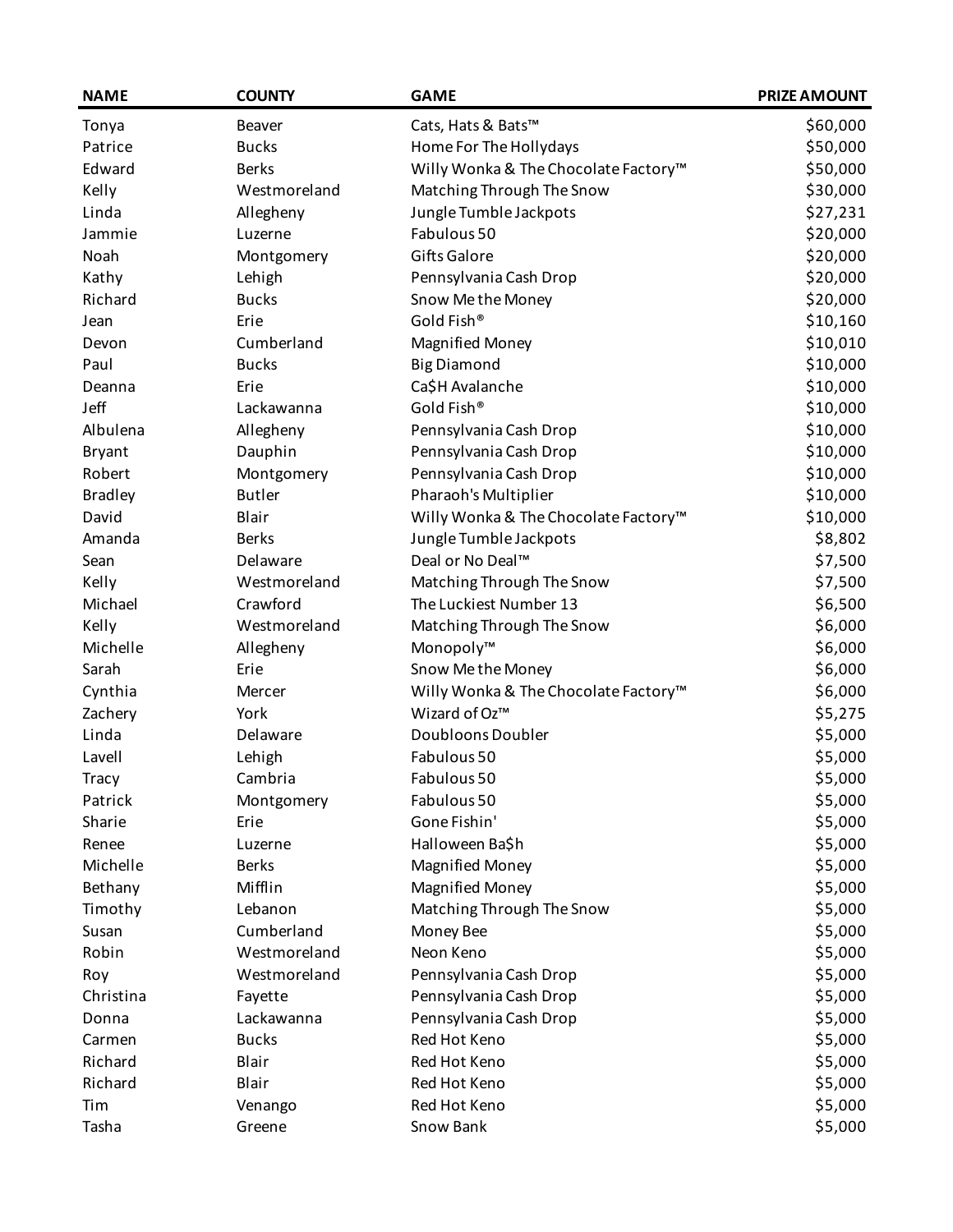| Senada         | Erie            | Snow Methe Money                     | \$5,000 |
|----------------|-----------------|--------------------------------------|---------|
| Kimberly       | Luzerne         | Snow Methe Money                     | \$5,000 |
| Thomas         | Adams           | Whizz Whaam Win                      | \$5,000 |
| Marc           | Montgomery      | Fabulous 50                          | \$4,800 |
| <b>Brennan</b> | York            | Jungle Tumble Jackpots               | \$4,506 |
| Kelly          | Westmoreland    | Matching Through The Snow            | \$4,500 |
| Larissa        | Blair           | Deal or No Deal™                     | \$4,280 |
| Vishnuvardhan  | Washington      | <b>Brr Bucks</b>                     | \$4,000 |
| Jennifer       | Lackawanna      | Ca\$H Avalanche                      | \$4,000 |
| Tonya          | Beaver          | Cats, Hats & Bats™                   | \$4,000 |
| Kim            | Fayette         | Gold Fish®                           | \$4,000 |
| Joan           | Philadelphia    | Mega Multiplied                      | \$4,000 |
| Michelle       | Allegheny       | Monopoly™                            | \$4,000 |
| Angela         | Fayette         | Monopoly™                            | \$4,000 |
| Robin          | Westmoreland    | Neon Keno                            | \$4,000 |
| Kim            | Fayette         | Red Hot 10s                          | \$4,000 |
| Stephanie      | <b>Bucks</b>    | Unwrap the Cash                      | \$4,000 |
| Patricia       | Fayette         | Wizard of Oz™                        | \$3,909 |
| Christopher    | Philadelphia    | Halloween Ba\$h                      | \$3,780 |
| Neil           | Luzerne         | Fabulous 50                          | \$3,750 |
| Carlos         | Lehigh          | Deal or No Deal™                     | \$3,660 |
| John           | Washington      | Jungle Tumble Jackpots               | \$3,600 |
| April          | Beaver          | <b>Magnified Money</b>               | \$3,510 |
| Arnaldo        | <b>Berks</b>    | Doubloons Doubler                    | \$3,444 |
| Arnaldo        | <b>Berks</b>    | Doubloons Doubler                    | \$3,444 |
| William        | Delaware        | Fabulous 50                          | \$3,290 |
| Adam           | Allegheny       | Fabulous 50                          | \$3,290 |
| Dana           | Cambria         | Wizard of Oz™                        | \$3,130 |
| Walter         | <b>Bradford</b> | Jungle Tumble Jackpots               | \$3,006 |
| Catherine      | Montgomery      | <b>Brr Bucks</b>                     | \$3,000 |
| Noreen         | Philadelphia    | <b>Brr Bucks</b>                     | \$3,000 |
| Nathan         | Washington      | Doubloons Doubler                    | \$3,000 |
| <b>Tracy</b>   | Cambria         | Fabulous 50                          | \$3,000 |
| Susan          | Luzerne         | Fabulous 50                          | \$3,000 |
| <b>Boris</b>   | Delaware        | Fall Into Money                      | \$3,000 |
| Theresa        | Pike            | <b>Gifts Galore</b>                  | \$3,000 |
| Sean           | Cambria         | Prospector's Gold                    | \$3,000 |
| Carmen         | <b>Bucks</b>    | Red Hot Keno                         | \$3,000 |
| Cheryl         | Allegheny       | Snow Bank                            | \$3,000 |
| Ashley         | Adams           | Willy Wonka & The Chocolate Factory™ | \$3,000 |
| <b>Tracy</b>   | Cambria         | Fabulous 50                          | \$2,800 |
| Abby           | Allegheny       | Wizard of Oz™                        | \$2,600 |
| Michelle       | Lebanon         | Flurry of Cash                       | \$2,550 |
| Julie          | Delaware        | Deal or No Deal™                     | \$2,500 |
| Crystal        | Schuylkill      | Doubloons Doubler                    | \$2,500 |
| Erlene         | Potter          | <b>Extreme Green</b>                 | \$2,500 |
| Lavell         | Lehigh          | Fabulous 50                          | \$2,500 |
| Tracy          | Cambria         | Fabulous 50                          | \$2,500 |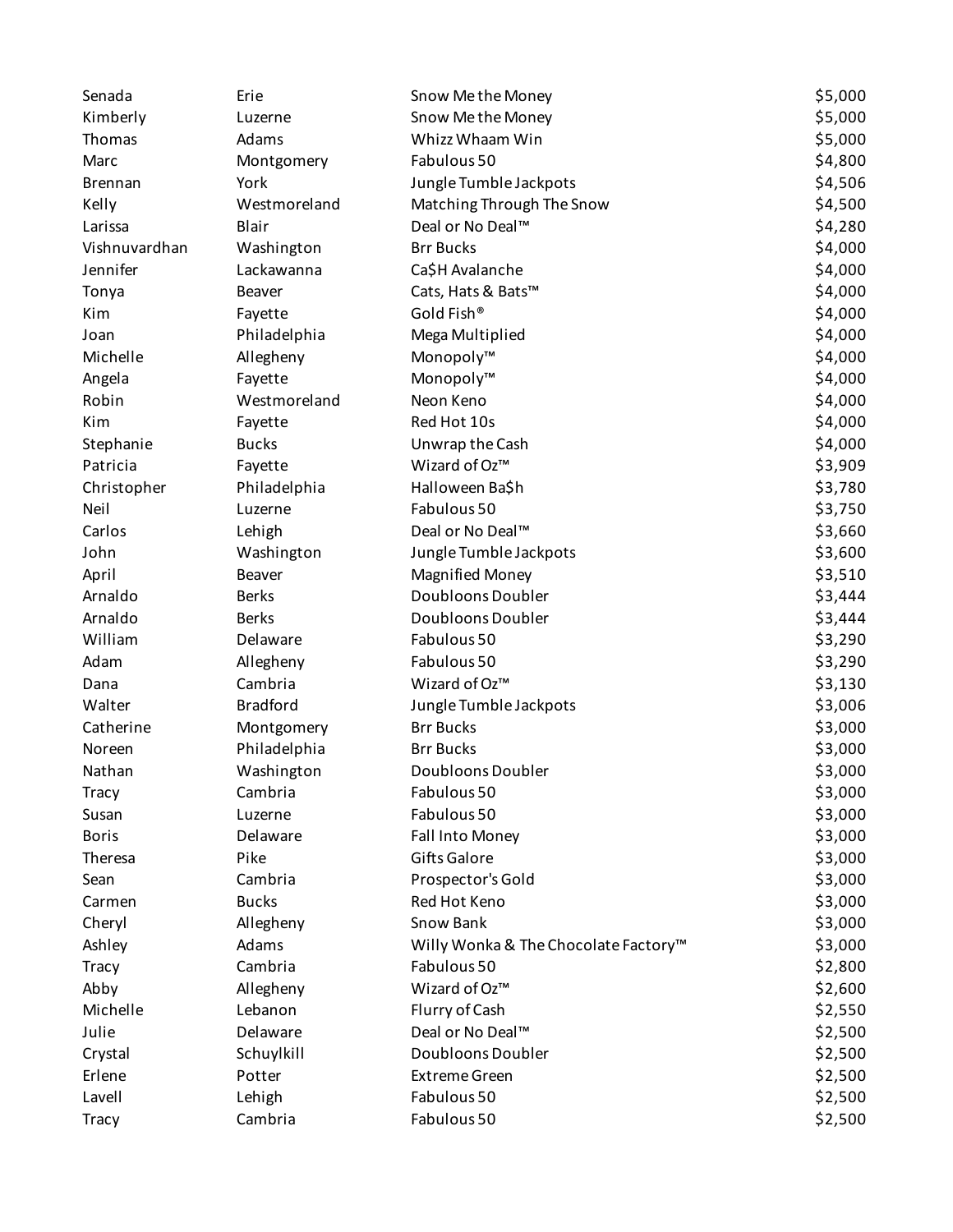| <b>Tracy</b>  | Cambria       | Fabulous 50               | \$2,500 |
|---------------|---------------|---------------------------|---------|
| Tonya         | Beaver        | Fabulous 50               | \$2,500 |
| Tammy         | Clarion       | Fabulous 50               | \$2,500 |
| Joshua        | Allegheny     | Fabulous 50               | \$2,500 |
| Joshua        | Allegheny     | Fabulous 50               | \$2,500 |
| Susan         | Luzerne       | Fabulous 50               | \$2,500 |
| Gary          | <b>Butler</b> | Fabulous 50               | \$2,500 |
| James         | Montgomery    | Fabulous 50               | \$2,500 |
| Jessica       | Carbon        | Fabulous 50               | \$2,500 |
| Robin         | Montgomery    | Fabulous 50               | \$2,500 |
| Christine     | Philadelphia  | Fabulous 50               | \$2,500 |
| Mike          | Allegheny     | Fabulous 50               | \$2,500 |
| Marc          | Montgomery    | Fabulous 50               | \$2,500 |
| Jacqueline    | Columbia      | <b>Frosty Fun</b>         | \$2,500 |
| <b>Tricia</b> | Delaware      | Gold Fish®                | \$2,500 |
| Sharie        | Erie          | Gone Fishin'              | \$2,500 |
| Terri         | <b>Berks</b>  | <b>Magnified Money</b>    | \$2,500 |
| Arnaldo       | <b>Berks</b>  | <b>Magnified Money</b>    | \$2,500 |
| Erica         | Bedford       | Matching Through The Snow | \$2,500 |
| Robin         | Westmoreland  | Neon Keno                 | \$2,500 |
| Gretalyn      | Philadelphia  | Pennsylvania Payday       | \$2,500 |
| Maureen       | Allegheny     | Pennsylvania Cash Drop    | \$2,500 |
| Jonathon      | <b>Berks</b>  | Pennsylvania Cash Drop    | \$2,500 |
| Richard       | Blair         | Red Hot Keno              | \$2,500 |
| Richard       | Blair         | Red Hot Keno              | \$2,500 |
| Joanne        | Montgomery    | Snow Bank                 | \$2,500 |
| Charlotte     | Philadelphia  | Winning Vault             | \$2,500 |
| James         | Allegheny     | Wizard of Oz™             | \$2,460 |
| Donald        | Blair         | Wizard of Oz™             | \$2,414 |
| Patrice       | <b>Bucks</b>  | Ca\$H Avalanche           | \$2,400 |
| Marcia        | Franklin      | <b>Extreme Green</b>      | \$2,400 |
| Laura         | Lawrence      | <b>Extreme Green</b>      | \$2,400 |
| Christine     | Philadelphia  | <b>Extreme Green</b>      | \$2,400 |
| Terra         | <b>Bucks</b>  | <b>Frosty Fun</b>         | \$2,400 |
| Cynthia       | Mercer        | Gifts Galore              | \$2,400 |
| David         | York          | Jungle Tumble Jackpots    | \$2,400 |
| Robin         | Westmoreland  | Neon Keno                 | \$2,400 |
| Amy           | Pike          | Snow Me the Money         | \$2,390 |
| Patricia      | Fayette       | Deal or No Deal™          | \$2,300 |
| Vanessa       | Delaware      | Gone Fishin'              | \$2,253 |
| Catherine     | Montgomery    | Pennsylvania Cash Drop    | \$2,253 |
| Peter         | Montgomery    | Pennsylvania Cash Drop    | \$2,253 |
| Julian        | Allegheny     | Pennsylvania Cash Drop    | \$2,253 |
| Tammy         | Clarion       | Fabulous 50               | \$2,250 |
| Marc          | Montgomery    | Fabulous 50               | \$2,250 |
| John          | Washington    | Fabulous 50               | \$2,250 |
| John          | Washington    | Fabulous 50               | \$2,250 |
| James         | Out Of State  | Jungle Tumble Jackpots    | \$2,250 |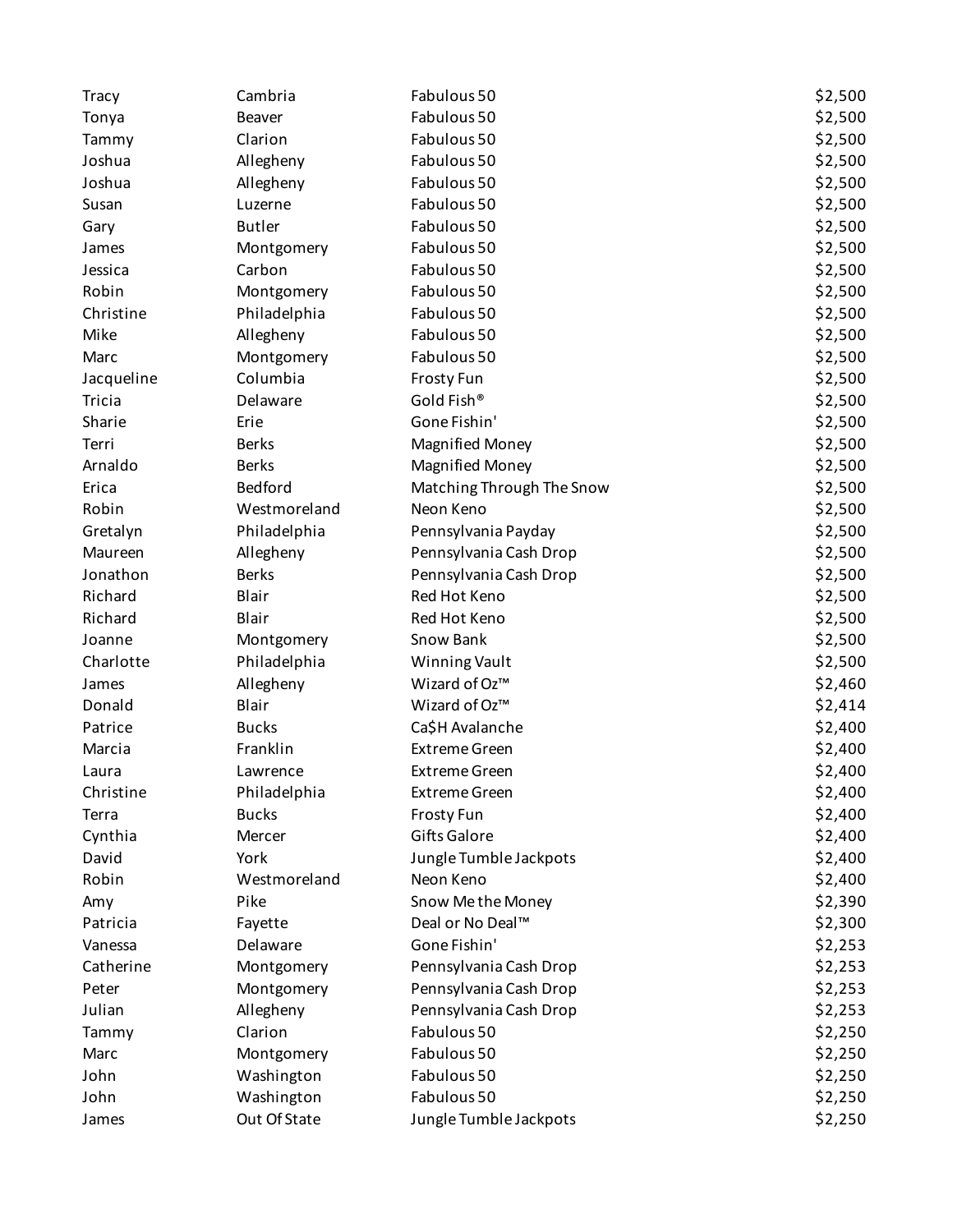| Michael        | Delaware       | Jungle Tumble Jackpots | \$2,250 |
|----------------|----------------|------------------------|---------|
| Hardi          | <b>Bucks</b>   | Gold Fish®             | \$2,220 |
| Catherine      | Montgomery     | Pennsylvania Cash Drop | \$2,196 |
| Vincent        | Montgomery     | Pennsylvania Cash Drop | \$2,196 |
| Julian         | Allegheny      | Pennsylvania Cash Drop | \$2,196 |
| Kris           | Luzerne        | Pennsylvania Cash Drop | \$2,196 |
| Daniel         | Northampton    | Pennsylvania Cash Club | \$2,190 |
| Kim            | Fayette        | Gold Fish®             | \$2,170 |
| Adam           | York           | Jungle Tumble Jackpots | \$2,160 |
| Hardi          | <b>Bucks</b>   | Gold Fish®             | \$2,130 |
| Adam           | York           | Flurry of Cash         | \$2,100 |
| Arnaldo        | <b>Berks</b>   | Pennsylvania Payout    | \$2,100 |
| Susan          | Luzerne        | Fabulous 50            | \$2,085 |
| Jessica        | Carbon         | Fabulous 50            | \$2,085 |
| Tom            | Lackawanna     | Pennsylvania Payout    | \$2,062 |
| Catherine      | Montgomery     | Pennsylvania Cash Drop | \$2,043 |
| Paul           | <b>Bucks</b>   | Fall Into Money        | \$2,040 |
| James          | Montgomery     | Fabulous 50            | \$2,025 |
| Jessica        | Carbon         | Fabulous 50            | \$2,025 |
| Tom            | Lackawanna     | Pennsylvania Payout    | \$2,020 |
| Gregory        | Allegheny      | Unwrap the Cash        | \$2,013 |
| James          | Montgomery     | Pennsylvania Payout    | \$2,010 |
| Ryan           | Monroe         | Pennsylvania Payout    | \$2,010 |
| Donald         | Montgomery     | Deal or No Deal™       | \$2,009 |
| Nichole        | Westmoreland   | <b>Lightning Bucks</b> | \$2,009 |
| Edward         | Allegheny      | Pennsylvania Payout    | \$2,008 |
| Laurie         | Erie           | Deal or No Deal™       | \$2,006 |
| Kelley         | Dauphin        | Lucky You              | \$2,006 |
| Edward         | Allegheny      | Pennsylvania Payout    | \$2,006 |
| Ashli          | Northampton    | Jungle Tumble Jackpots | \$2,004 |
| Marty          | Lancaster      | Jungle Tumble Jackpots | \$2,004 |
| Nagendrakumar  | Cumberland     | Jungle Tumble Jackpots | \$2,004 |
| Ronald         | Northumberland | Jungle Tumble Jackpots | \$2,004 |
| Michele        | Westmoreland   | Ca\$H Avalanche        | \$2,000 |
| Irina          | Northampton    | Cash Buster Extreme    | \$2,000 |
| Taylor         | Westmoreland   | Cash Buster Extreme    | \$2,000 |
| Richard        | Blair          | Ca\$hword Bonus        | \$2,000 |
| Shrimati       | Philadelphia   | Deal or No Deal™       | \$2,000 |
| Deborah        | Philadelphia   | Deal or No Deal™       | \$2,000 |
| Terri          | Westmoreland   | <b>Extreme Green</b>   | \$2,000 |
| Lavell         | Lehigh         | Fabulous 50            | \$2,000 |
| <b>Tracy</b>   | Cambria        | Fabulous 50            | \$2,000 |
| <b>Tracy</b>   | Cambria        | Fabulous 50            | \$2,000 |
| Tonya          | Beaver         | Fabulous 50            | \$2,000 |
| <b>Bradley</b> | Schuylkill     | Fabulous 50            | \$2,000 |
| Susan          | Luzerne        | Fabulous 50            | \$2,000 |
| James          | Montgomery     | Fabulous 50            | \$2,000 |
| James          | Montgomery     | Fabulous 50            | \$2,000 |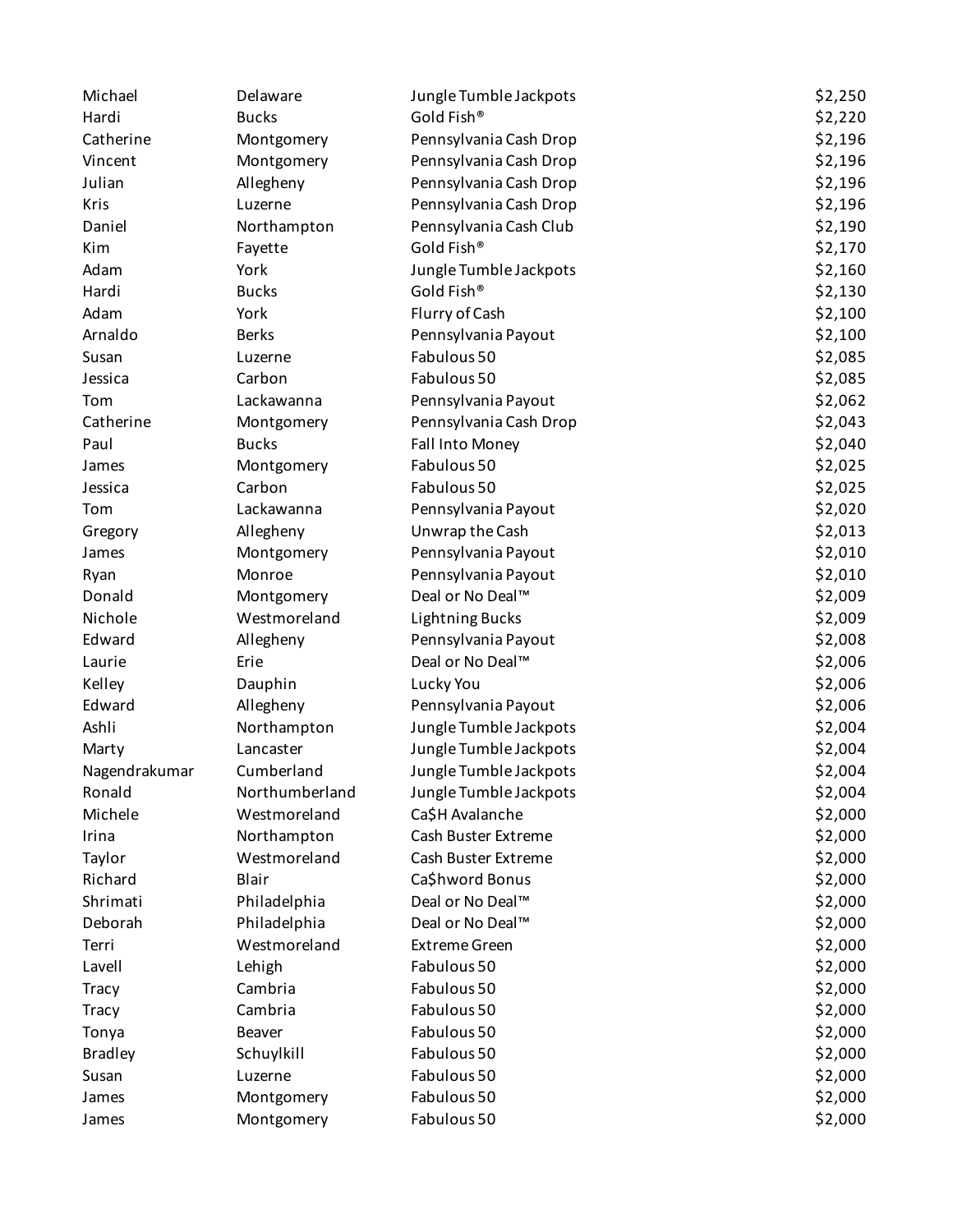| Robin     | Montgomery    | Fabulous 50                          | \$2,000 |
|-----------|---------------|--------------------------------------|---------|
| Charles   | Westmoreland  | Fabulous 50                          | \$2,000 |
| Christine | Philadelphia  | Fabulous 50                          | \$2,000 |
| Lisa      | Beaver        | Fabulous 50                          | \$2,000 |
| Joseph    | <b>Butler</b> | Fabulous 50                          | \$2,000 |
| Diana     | Montgomery    | <b>Fairground Fortunes</b>           | \$2,000 |
| Ryan      | <b>Bucks</b>  | Fall Into Money                      | \$2,000 |
| Stefanie  | Washington    | Fall Into Money                      | \$2,000 |
| Tracey    | Lehigh        | Flurry of Cash                       | \$2,000 |
| Patrice   | <b>Bucks</b>  | Gifts Galore                         | \$2,000 |
| Martin    | Philadelphia  | Jungle Tumble Jackpots               | \$2,000 |
| Kathy     | Adams         | <b>Magnified Money</b>               | \$2,000 |
| Patrice   | <b>Bucks</b>  | Matching Through The Snow            | \$2,000 |
| Alyssa    | Franklin      | Monopoly™                            | \$2,000 |
| Stephanie | Lebanon       | Pennsylvania Payday                  | \$2,000 |
| Shawn     | Cumberland    | Pennsylvania Cash Drop               | \$2,000 |
| Tara      | <b>Bucks</b>  | Pennsylvania Cash Drop               | \$2,000 |
| Noemi     | Lancaster     | Pennsylvania Cash Drop               | \$2,000 |
| Patricia  | Blair         | Pennsylvania Payout                  | \$2,000 |
| Patricia  | Blair         | Pennsylvania Payout                  | \$2,000 |
| David     | York          | Pennsylvania Payout                  | \$2,000 |
| Edward    | Allegheny     | Pennsylvania Payout                  | \$2,000 |
| Tom       | Lackawanna    | Pennsylvania Payout                  | \$2,000 |
| Tom       | Lackawanna    | Pennsylvania Payout                  | \$2,000 |
| Jocelyn   | Lehigh        | Pennsylvania Payout                  | \$2,000 |
| Diane     | Allegheny     | Piggy Bank Payout                    | \$2,000 |
| Diane     | Allegheny     | Piggy Bank Payout                    | \$2,000 |
| Dave      | Washington    | Red Hot 10s                          | \$2,000 |
| Shakia    | Philadelphia  | Red Hot 10s                          | \$2,000 |
| Amy-Marie | <b>Berks</b>  | Red Hot 10s                          | \$2,000 |
| Kim       | Fayette       | Red Hot 10s                          | \$2,000 |
| Tammy     | Erie          | Red Hot 10s                          | \$2,000 |
| Liam      | Lehigh        | Snow Bank                            | \$2,000 |
| Christy   | Dauphin       | Snow Me the Money                    | \$2,000 |
| Terry     | <b>Bucks</b>  | Snow Me the Money                    | \$2,000 |
| Edward    | Venango       | <b>Spring Cascade</b>                | \$2,000 |
| Michael   | Monroe        | Unwrap the Cash                      | \$2,000 |
| Linda     | Delaware      | Unwrap the Cash                      | \$2,000 |
| Tom       | Lackawanna    | Volcano                              | \$2,000 |
| Kendra    | Philadelphia  | Willy Wonka & The Chocolate Factory™ | \$2,000 |
| Melissa   | Allegheny     | Willy Wonka & The Chocolate Factory™ | \$2,000 |
| Derek     | <b>Berks</b>  | Willy Wonka & The Chocolate Factory™ | \$2,000 |
| Lynne     | Washington    | Willy Wonka & The Chocolate Factory™ | \$2,000 |
| Carlyn    | Montgomery    | Wizard of Oz™                        | \$2,000 |
| Darlene   | Centre        | Wizard of Oz™                        | \$2,000 |
| Ashley    | Schuylkill    | Wizard of Oz™                        | \$2,000 |
| Michelle  | Erie          | Fabulous 50                          | \$1,974 |
| Tonya     | Beaver        | Cats, Hats & Bats™                   | \$1,950 |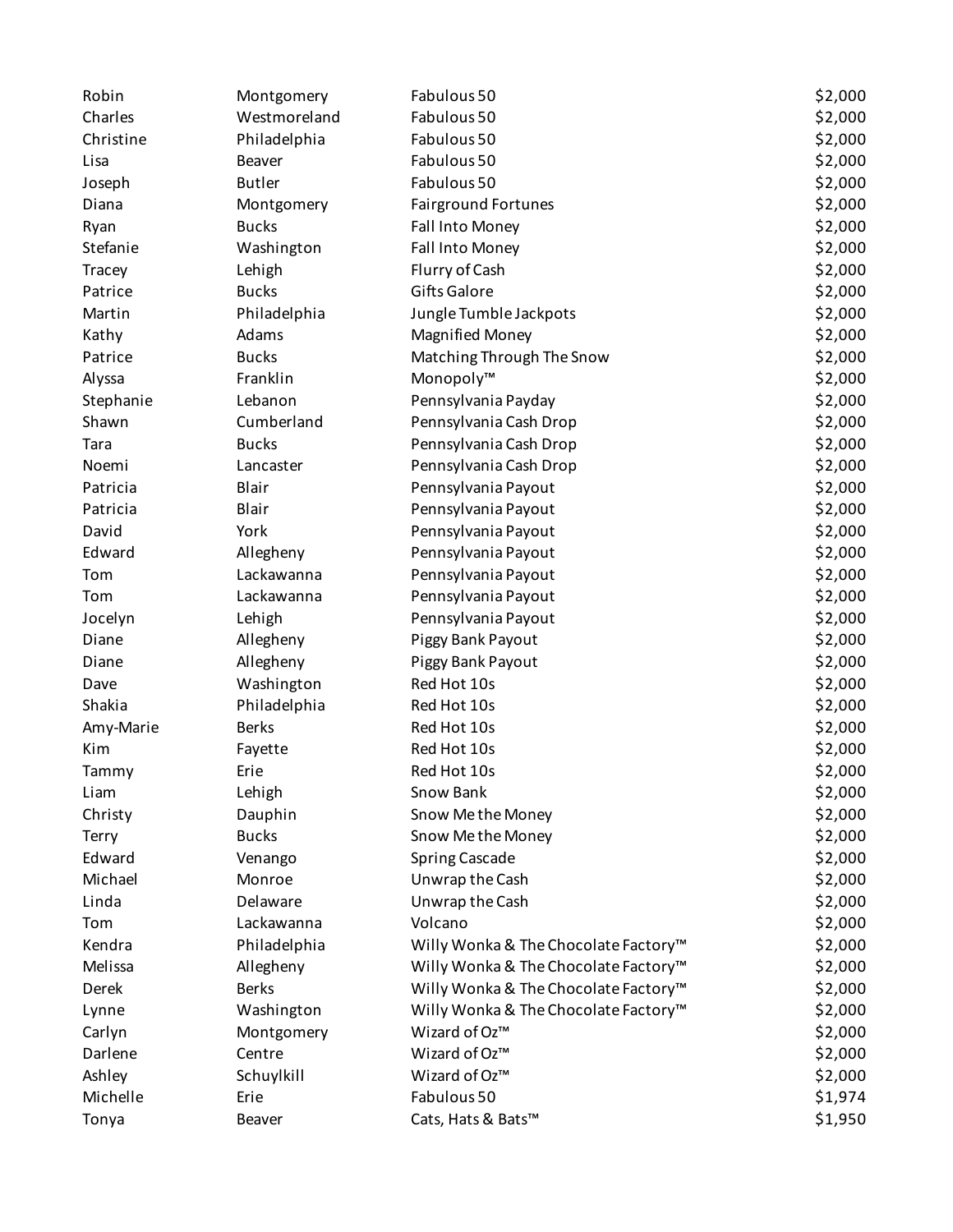| Jeffrey       | Delaware       | Deal or No Deal™       | \$1,950 |
|---------------|----------------|------------------------|---------|
| Shrimati      | Philadelphia   | Deal or No Deal™       | \$1,950 |
| Neil          | Luzerne        | Red Hot 10s            | \$1,950 |
| Philip        | Monroe         | Fabulous 50            | \$1,925 |
| Vanessa       | Delaware       | Fabulous 50            | \$1,925 |
| Marc          | Montgomery     | Fabulous 50            | \$1,925 |
| Zachary       | Luzerne        | Fabulous 50            | \$1,920 |
| Patrice       | <b>Bucks</b>   | <b>Walrus Winnings</b> | \$1,920 |
| Kera          | Clearfield     | Fabulous 50            | \$1,890 |
| Nagendrakumar | Cumberland     | Flurry of Cash         | \$1,890 |
| Kelly         | Westmoreland   | Pennsylvania Cash Club | \$1,890 |
| Laura         | Lawrence       | <b>Extreme Green</b>   | \$1,863 |
| Vanessa       | Delaware       | Snow Me the Money      | \$1,860 |
| Steve         | Lycoming       | Prospector's Gold      | \$1,830 |
| Gary          | <b>Butler</b>  | <b>Extreme Green</b>   | \$1,827 |
| Laura         | Lawrence       | <b>Extreme Green</b>   | \$1,827 |
| Ridvan        | Philadelphia   | <b>Extreme Green</b>   | \$1,827 |
| Tonya         | Beaver         | Jungle Tumble          | \$1,827 |
| Lauren        | Delaware       | Gone Fishin'           | \$1,818 |
| Dennis        | <b>Berks</b>   | Pennsylvania Cash Drop | \$1,818 |
| Julian        | Allegheny      | Pennsylvania Cash Drop | \$1,818 |
| Grace         | Carbon         | Jungle Tumble Jackpots | \$1,814 |
| Cheryl        | Allegheny      | <b>Extreme Green</b>   | \$1,800 |
| Cheryl        | Allegheny      | Fabulous 50            | \$1,800 |
| Gary          | <b>Butler</b>  | Fabulous 50            | \$1,800 |
| Joseph        | <b>Butler</b>  | Fabulous 50            | \$1,800 |
| Terra         | <b>Bucks</b>   | <b>Frosty Fun</b>      | \$1,800 |
| Sarah         | Allegheny      | Jungle Tumble Jackpots | \$1,800 |
| Christine     | Philadelphia   | Jungle Tumble Jackpots | \$1,800 |
| Kelly         | Westmoreland   | Pennsylvania Cash Club | \$1,800 |
| Steven        | <b>Beaver</b>  | Wizard of Oz™          | \$1,800 |
| Vanessa       | Delaware       | Gone Fishin'           | \$1,797 |
| Cheryl        | Allegheny      | Pennsylvania Cash Drop | \$1,797 |
| Catherine     | Montgomery     | Pennsylvania Cash Drop | \$1,797 |
| Pamela        | Venango        | Pennsylvania Cash Drop | \$1,797 |
| Vincent       | Montgomery     | Pennsylvania Cash Drop | \$1,797 |
| David         | Luzerne        | Pennsylvania Cash Drop | \$1,797 |
| Julian        | Allegheny      | Pennsylvania Cash Drop | \$1,797 |
| Sean          | Allegheny      | Pennsylvania Cash Drop | \$1,797 |
| Marc          | Montgomery     | Pennsylvania Cash Drop | \$1,797 |
| Aubree        | Northumberland | <b>Extreme Green</b>   | \$1,760 |
| Laura         | Lawrence       | <b>Extreme Green</b>   | \$1,760 |
| Mike          | Delaware       | Jungle Tumble Jackpots | \$1,760 |
| Tammy         | Clarion        | Fabulous 50            | \$1,750 |
| James         | Montgomery     | Fabulous 50            | \$1,750 |
| James         | Montgomery     | Fabulous 50            | \$1,750 |
| Robin         | Montgomery     | Fabulous 50            | \$1,750 |
| Catherine     | Northampton    | Fabulous 50            | \$1,750 |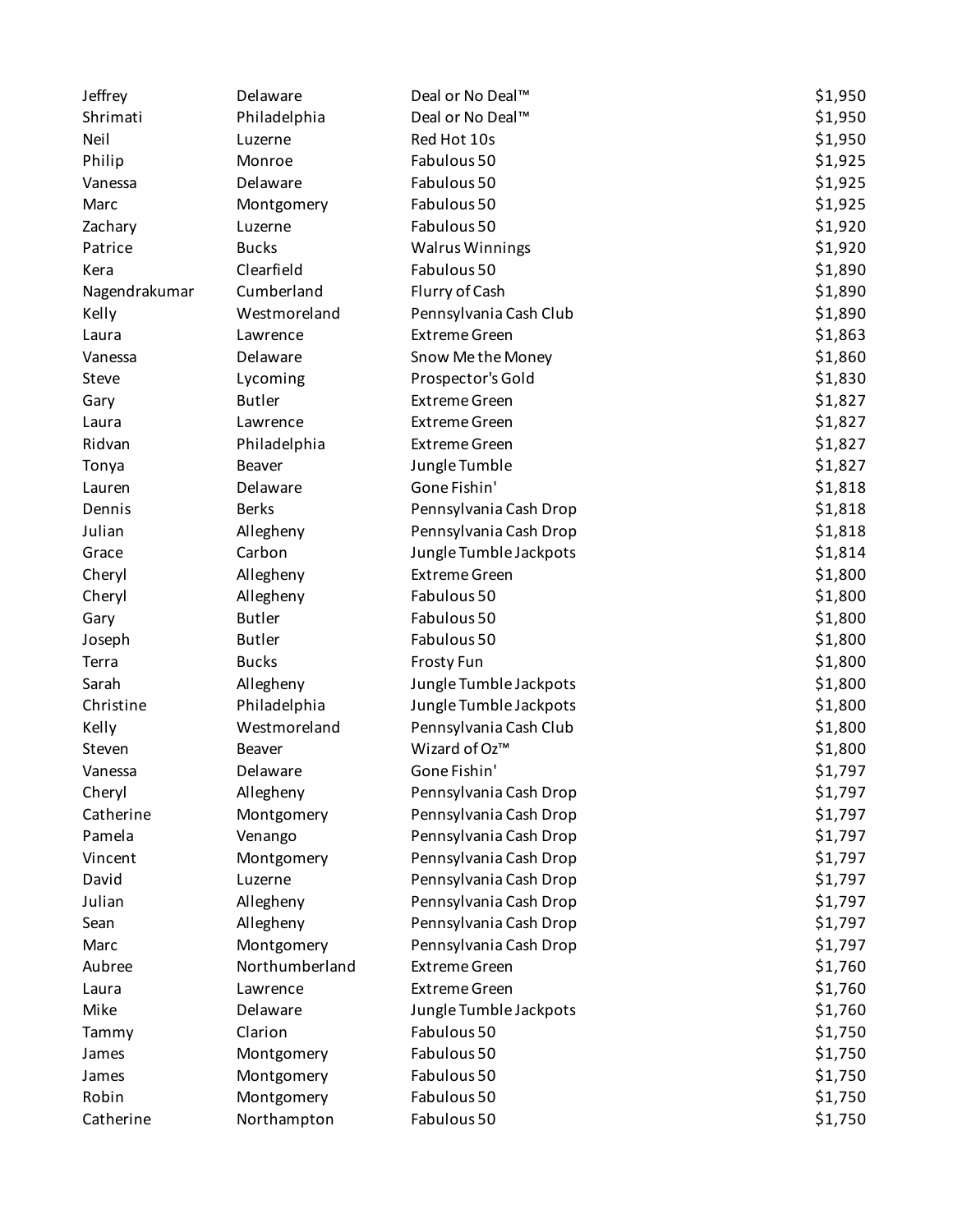| Marc          | Montgomery     | Fabulous 50               | \$1,750 |
|---------------|----------------|---------------------------|---------|
| Marc          | Montgomery     | Fabulous 50               | \$1,750 |
| Evan          | Franklin       | Fabulous 50               | \$1,750 |
| Joseph        | <b>Butler</b>  | Fabulous 50               | \$1,750 |
| Dana          | Northumberland | Doubloons Doubler         | \$1,722 |
| Ken           | Montgomery     | Doubloons Doubler         | \$1,722 |
| Joseph        | Out Of State   | Flurry of Cash            | \$1,680 |
| Kurt          | <b>Bucks</b>   | Flurry of Cash            | \$1,680 |
| Dana          | Cambria        | Wizard of Oz™             | \$1,680 |
| Larissa       | Blair          | Deal or No Deal™          | \$1,620 |
| Jodye         | Blair          | <b>Big Diamond</b>        | \$1,616 |
| Toni          | Westmoreland   | <b>Extreme Green</b>      | \$1,600 |
| Brandy        | Allegheny      | Pennsylvania Payout       | \$1,600 |
| Tom           | Lackawanna     | Pennsylvania Payout       | \$1,600 |
| Kate          | Blair          | Pennsylvania Payout       | \$1,600 |
| Susan         | Luzerne        | Doubloons Doubler         | \$1,596 |
| Dave          | Washington     | Gorilla Go Wild           | \$1,580 |
| Sean          | Cambria        | Prospector's Gold         | \$1,560 |
| Amy           | Chester        | Wizard of Oz™             | \$1,560 |
| Catherine     | Montgomery     | The Luckiest Number 13    | \$1,540 |
| Patrice       | <b>Bucks</b>   | <b>Walrus Winnings</b>    | \$1,540 |
| Evan          | Franklin       | <b>Extreme Green</b>      | \$1,533 |
| Sarah         | Allegheny      | Jungle Tumble Jackpots    | \$1,512 |
| Jennifer      | York           | Cauldron of Cash          | \$1,502 |
| Darlene       | Cumberland     | Jungle Tumble Jackpots    | \$1,502 |
| Susan         | Philadelphia   | Jungle Tumble Jackpots    | \$1,502 |
| <b>Bonnie</b> | Blair          | Pennsylvania Cash Drop    | \$1,502 |
| Jesse         | Cumberland     | Pennsylvania Cash Drop    | \$1,502 |
| Elliot        | <b>Berks</b>   | Pennsylvania Cash Drop    | \$1,502 |
| Michelle      | Allegheny      | 5X, 10X, 20X, 50X Blowout | \$1,500 |
| James         | Montgomery     | 5X, 10X, 20X, 50X Blowout | \$1,500 |
| Neil          | Luzerne        | 5X, 10X, 20X, 50X Blowout | \$1,500 |
| Michael       | Susquehanna    | <b>Big Diamond</b>        | \$1,500 |
| Nathan        | Washington     | Cash Buster Extreme       | \$1,500 |
| Tonya         | Beaver         | Cats, Hats & Bats™        | \$1,500 |
| Tonya         | Beaver         | Cats, Hats & Bats™        | \$1,500 |
| Tonya         | Beaver         | Cats, Hats & Bats™        | \$1,500 |
| Tonya         | Beaver         | Cats, Hats & Bats™        | \$1,500 |
| Sarah         | <b>Berks</b>   | Clover Cash               | \$1,500 |
| Anthony       | <b>Berks</b>   | Crossword Cash            | \$1,500 |
| Carlos        | Lehigh         | Deal or No Deal™          | \$1,500 |
| Dakota        | Fayette        | Deal or No Deal™          | \$1,500 |
| Larissa       | Blair          | Deal or No Deal™          | \$1,500 |
| Larissa       | Blair          | Deal or No Deal™          | \$1,500 |
| Larissa       | Blair          | Deal or No Deal™          | \$1,500 |
| Larissa       | Blair          | Deal or No Deal™          | \$1,500 |
| Larissa       | Blair          | Deal or No Deal™          | \$1,500 |
| Larissa       | Blair          | Deal or No Deal™          | \$1,500 |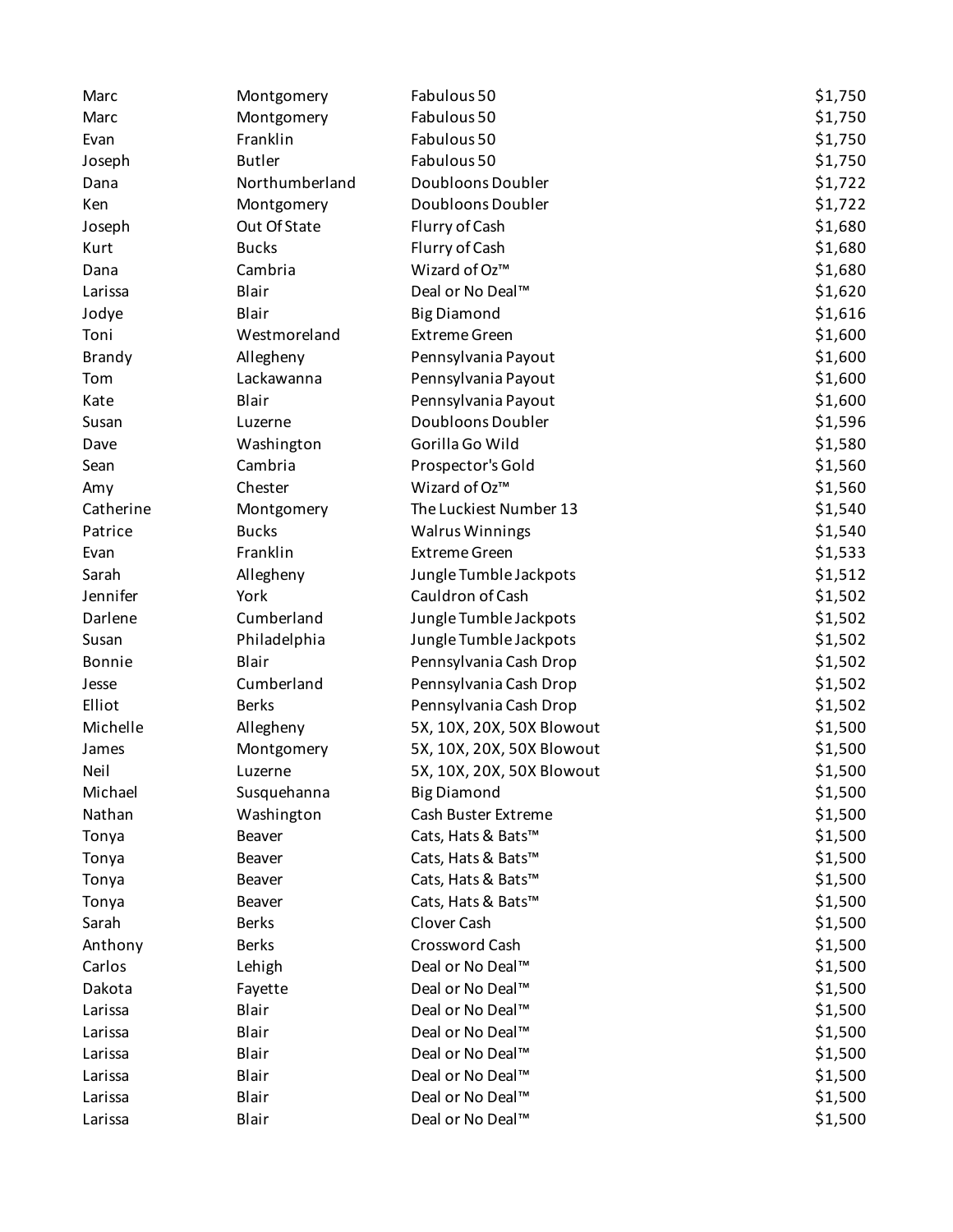| Larissa        | Blair         | Deal or No Deal™     | \$1,500 |
|----------------|---------------|----------------------|---------|
| Larissa        | Blair         | Deal or No Deal™     | \$1,500 |
| Jeffrey        | Delaware      | Deal or No Deal™     | \$1,500 |
| Jeffrey        | Delaware      | Deal or No Deal™     | \$1,500 |
| Jeffrey        | Delaware      | Deal or No Deal™     | \$1,500 |
| Jeffrey        | Delaware      | Deal or No Deal™     | \$1,500 |
| Stacie         | Allegheny     | Deal or No Deal™     | \$1,500 |
| Laura          | Lawrence      | Deal or No Deal™     | \$1,500 |
| Patrice        | <b>Bucks</b>  | Deal or No Deal™     | \$1,500 |
| Shihong        | Washington    | Doubloons Doubler    | \$1,500 |
| Joe            | Beaver        | <b>Extreme Green</b> | \$1,500 |
| Laura          | Lawrence      | <b>Extreme Green</b> | \$1,500 |
| Ryan           | Allegheny     | <b>Extreme Green</b> | \$1,500 |
| Ronald         | <b>Bucks</b>  | <b>Extreme Green</b> | \$1,500 |
| <b>Tracy</b>   | Cambria       | Fabulous 50          | \$1,500 |
| <b>Tracy</b>   | Cambria       | Fabulous 50          | \$1,500 |
| <b>Tracy</b>   | Cambria       | Fabulous 50          | \$1,500 |
| Joshua         | Allegheny     | Fabulous 50          | \$1,500 |
| Joshua         | Allegheny     | Fabulous 50          | \$1,500 |
| Joshua         | Allegheny     | Fabulous 50          | \$1,500 |
| Joshua         | Allegheny     | Fabulous 50          | \$1,500 |
| Michelle       | Erie          | Fabulous 50          | \$1,500 |
| Kelly          | Adams         | Fabulous 50          | \$1,500 |
| <b>Bradley</b> | Schuylkill    | Fabulous 50          | \$1,500 |
| David          | York          | Fabulous 50          | \$1,500 |
| Denise         | Montgomery    | Fabulous 50          | \$1,500 |
| James          | Montgomery    | Fabulous 50          | \$1,500 |
| Amy            | Delaware      | Fabulous 50          | \$1,500 |
| Sylwia         | Monroe        | Fabulous 50          | \$1,500 |
| Jackie         | <b>Bucks</b>  | Fabulous 50          | \$1,500 |
| Ryan           | Allegheny     | Fabulous 50          | \$1,500 |
| Christine      | Philadelphia  | Fabulous 50          | \$1,500 |
| Christine      | Philadelphia  | Fabulous 50          | \$1,500 |
| Christine      | Philadelphia  | Fabulous 50          | \$1,500 |
| Ridvan         | Philadelphia  | Fabulous 50          | \$1,500 |
| Vanessa        | Delaware      | Fabulous 50          | \$1,500 |
| Vanessa        | Delaware      | Fabulous 50          | \$1,500 |
| Diane          | <b>Berks</b>  | Fabulous 50          | \$1,500 |
| Amanda         | Schuylkill    | Fabulous 50          | \$1,500 |
| Marc           | Montgomery    | Fabulous 50          | \$1,500 |
| Marc           | Montgomery    | Fabulous 50          | \$1,500 |
| Marc           | Montgomery    | Fabulous 50          | \$1,500 |
| Marc           | Montgomery    | Fabulous 50          | \$1,500 |
| John           | Washington    | Fabulous 50          | \$1,500 |
| Evan           | Franklin      | Fabulous 50          | \$1,500 |
| Maria          | Chester       | Fabulous 50          | \$1,500 |
| Maria          | Chester       | Fabulous 50          | \$1,500 |
| Joseph         | <b>Butler</b> | Fabulous 50          | \$1,500 |
|                |               |                      |         |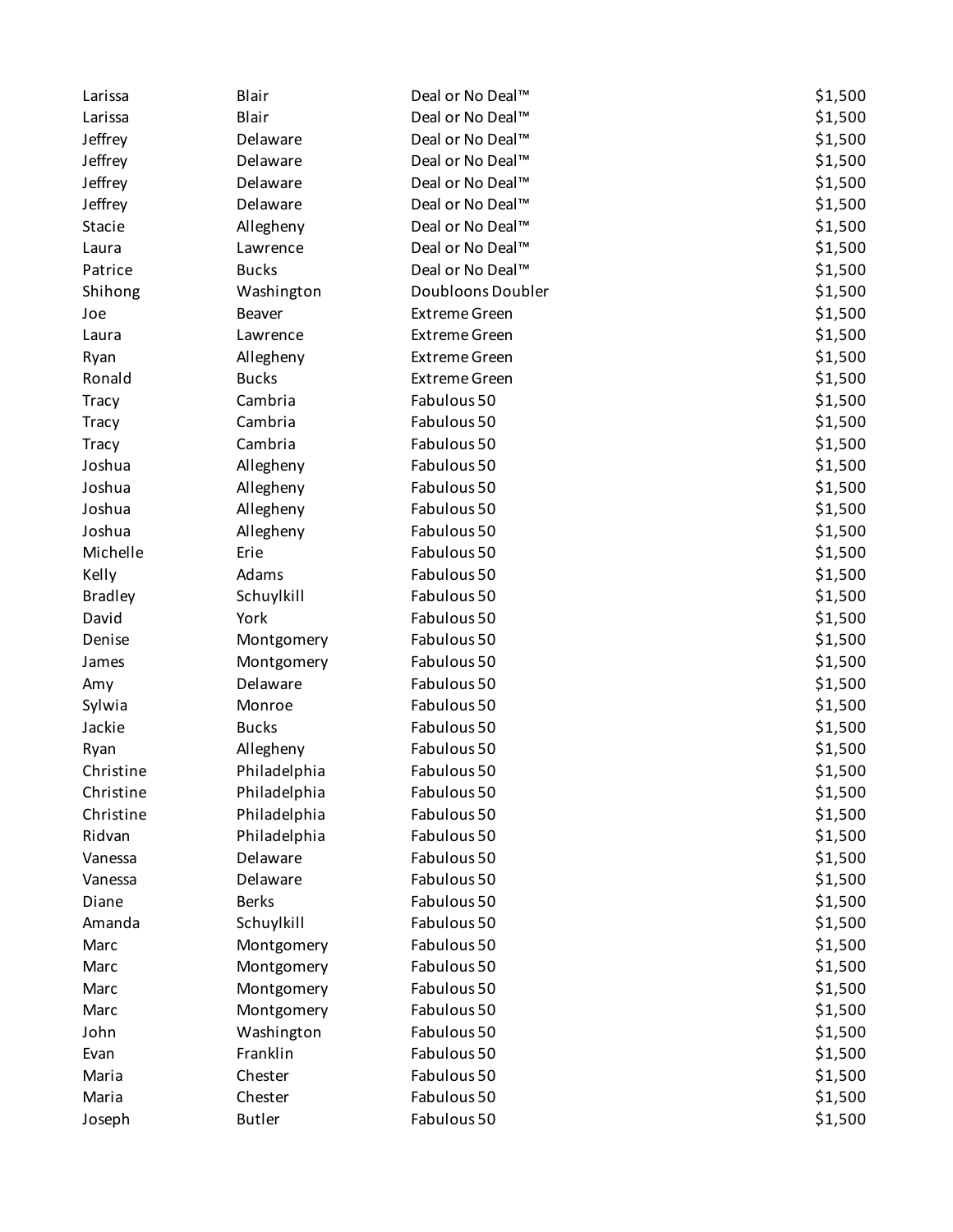| Joseph        | <b>Butler</b> | Fabulous 50                          | \$1,500 |
|---------------|---------------|--------------------------------------|---------|
| Joseph        | <b>Butler</b> | Fabulous 50                          | \$1,500 |
| Rosalynn      | York          | Fabulous 50                          | \$1,500 |
| James         | Montgomery    | Fall Into Money                      | \$1,500 |
| Cheryl        | Allegheny     | Flurry of Cash                       | \$1,500 |
| Adam          | York          | Flurry of Cash                       | \$1,500 |
| Michelle      | Lebanon       | Flurry of Cash                       | \$1,500 |
| Sherry        | Somerset      | Fruit Loot                           | \$1,500 |
| Patricia      | Luzerne       | Gifts Galore                         | \$1,500 |
| Holly         | Lycoming      | Gifts Galore                         | \$1,500 |
| Lori          | York          | Gifts Galore                         | \$1,500 |
| Zilla         | Northampton   | Gold Fish®                           | \$1,500 |
| James         | Out Of State  | Jungle Tumble Jackpots               | \$1,500 |
| Marianna      | Fayette       | Jungle Tumble Jackpots               | \$1,500 |
| Robert        | Washington    | Jungle Tumble Jackpots               | \$1,500 |
| Peter         | Montgomery    | Jungle Tumble Jackpots               | \$1,500 |
| Kelly         | Westmoreland  | Jungle Tumble Jackpots               | \$1,500 |
| David         | Allegheny     | Jungle Tumble Jackpots               | \$1,500 |
| Matthew       | Montgomery    | Jungle Tumble Jackpots               | \$1,500 |
| Patrice       | <b>Bucks</b>  | Jungle Tumble Jackpots               | \$1,500 |
| James         | <b>Butler</b> | Matching Through The Snow            | \$1,500 |
| Kelly         | Westmoreland  | Matching Through The Snow            | \$1,500 |
| Andrew        | Armstrong     | Monopoly™                            | \$1,500 |
| Mike          | Allegheny     | Monopoly™                            | \$1,500 |
| Robin         | Westmoreland  | Neon Keno                            | \$1,500 |
| Joseph        | <b>Butler</b> | Pennsylvania Cash Drop               | \$1,500 |
| Adam          | Allegheny     | Pennsylvania Payout                  | \$1,500 |
| Joey          | Franklin      | Pennsylvania Payout                  | \$1,500 |
| Joey          | Franklin      | Pennsylvania Payout                  | \$1,500 |
| Patrice       | <b>Bucks</b>  | Pennsylvania Payout                  | \$1,500 |
| Jodi          | Westmoreland  | <b>Polar Bear Bucks</b>              | \$1,500 |
| Neil          | Luzerne       | Red Hot 10s                          | \$1,500 |
| Neil          | Luzerne       | Red Hot 10s                          | \$1,500 |
| Richard       | Blair         | Red Hot Keno                         | \$1,500 |
| Cheryl        | Allegheny     | Snow Bank                            | \$1,500 |
| Mike          | Adams         | Snow Bank                            | \$1,500 |
| Vanessa       | Delaware      | Snow Me the Money                    | \$1,500 |
| Jennifer      | Fayette       | Unwrap the Cash                      | \$1,500 |
| Peter         | Montgomery    | Willy Wonka & The Chocolate Factory™ | \$1,500 |
| Kelley        | Dauphin       | Winning Web                          | \$1,500 |
| Larissa       | Blair         | Deal or No Deal™                     | \$1,470 |
| Lavell        | Lehigh        | Pennsylvania Cash Drop               | \$1,464 |
| Diana         | <b>Butler</b> | Pennsylvania Cash Drop               | \$1,464 |
| Nagendrakumar | Cumberland    | Pennsylvania Cash Drop               | \$1,464 |
| Nagendrakumar | Cumberland    | Pennsylvania Cash Drop               | \$1,464 |
| Tom           | Lackawanna    | Pennsylvania Cash Drop               | \$1,464 |
| Julian        | Allegheny     | Pennsylvania Cash Drop               | \$1,464 |
| Patrice       | <b>Bucks</b>  | Pennsylvania Cash Drop               | \$1,464 |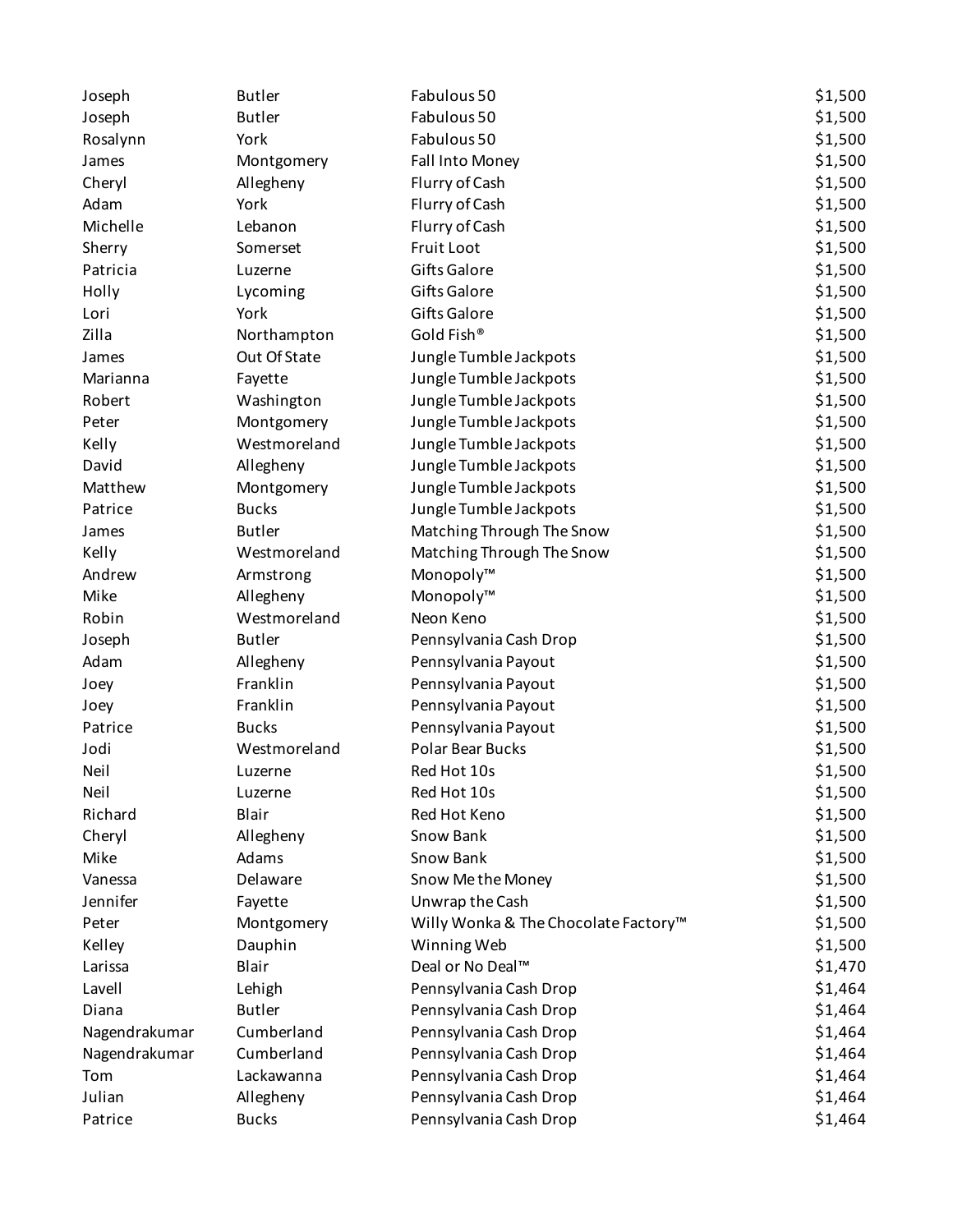| <b>Brandie</b> | Clinton         | Pennsylvania Cash Club  | \$1,460 |
|----------------|-----------------|-------------------------|---------|
| Tracey         | Lackawanna      | Doubloons Doubler       | \$1,458 |
| Jeanie         | Greene          | Doubloons Doubler       | \$1,458 |
| James          | York            | Doubloons Doubler       | \$1,458 |
| Catherine      | Montgomery      | <b>Polar Bear Bucks</b> | \$1,443 |
| Cheryl         | Allegheny       | <b>Extreme Green</b>    | \$1,440 |
| <b>Tracy</b>   | Cambria         | Fabulous 50             | \$1,440 |
| Tammy          | Clarion         | Fabulous 50             | \$1,440 |
| Joshua         | Allegheny       | Fabulous 50             | \$1,440 |
| David          | York            | Fabulous 50             | \$1,440 |
| Adam           | Allegheny       | Fabulous 50             | \$1,440 |
| Charlotte      | Montgomery      | Fabulous 50             | \$1,440 |
| Joseph         | <b>Butler</b>   | Fabulous 50             | \$1,440 |
| James          | Out Of State    | Jungle Tumble Jackpots  | \$1,440 |
| Sean           | Cambria         | Prospector's Gold       | \$1,440 |
| Catherine      | Montgomery      | Pennsylvania Cash Drop  | \$1,434 |
| Adam           | Allegheny       | Pennsylvania Cash Drop  | \$1,434 |
| Julian         | Allegheny       | Pennsylvania Cash Drop  | \$1,434 |
| Cheryl         | Allegheny       | Polar Bear Bucks        | \$1,407 |
| Dana           | Cambria         | Wizard of Oz™           | \$1,405 |
| Robin          | Westmoreland    | Neon Keno               | \$1,400 |
| Robin          | Westmoreland    | Neon Keno               | \$1,400 |
| Robin          | Westmoreland    | Neon Keno               | \$1,400 |
| Kim            | Fayette         | Gold Fish®              | \$1,380 |
| <b>Briant</b>  | Out Of State    | Gone Fishin'            | \$1,377 |
| Vanessa        | Delaware        | Gone Fishin'            | \$1,377 |
| Lavell         | Lehigh          | Pennsylvania Cash Drop  | \$1,377 |
| Gary           | <b>Bradford</b> | Pennsylvania Cash Drop  | \$1,377 |
| Tonya          | Northampton     | Pennsylvania Cash Drop  | \$1,377 |
| Catherine      | Montgomery      | Pennsylvania Cash Drop  | \$1,377 |
| Kimberly       | Adams           | Pennsylvania Cash Drop  | \$1,377 |
| Susan          | Luzerne         | Pennsylvania Cash Drop  | \$1,377 |
| Marcia         | Franklin        | <b>Extreme Green</b>    | \$1,368 |
| Philip         | York            | <b>Extreme Green</b>    | \$1,368 |
| Robert         | <b>Berks</b>    | Jungle Tumble           | \$1,368 |
| James          | Out Of State    | Pennsylvania Cash Drop  | \$1,362 |
| Mike           | Delaware        | Pennsylvania Cash Drop  | \$1,362 |
| Kris           | Luzerne         | Pennsylvania Cash Drop  | \$1,362 |
| Debbie         | Luzerne         | Pennsylvania Cash Drop  | \$1,362 |
| Zachary        | Luzerne         | Fabulous 50             | \$1,360 |
| Jeffrey        | Delaware        | Fabulous 50             | \$1,360 |
| Christine      | Philadelphia    | Fabulous 50             | \$1,360 |
| Amanda         | Schuylkill      | Fabulous 50             | \$1,360 |
| Dave           | Allegheny       | Cats, Hats & More Bats™ | \$1,350 |
| Ashley         | Adams           | Fabulous 50             | \$1,350 |
| Christine      | Philadelphia    | Fabulous 50             | \$1,350 |
| John           | Washington      | Fabulous 50             | \$1,350 |
| Carlos         | Lehigh          | Fall Into Money         | \$1,350 |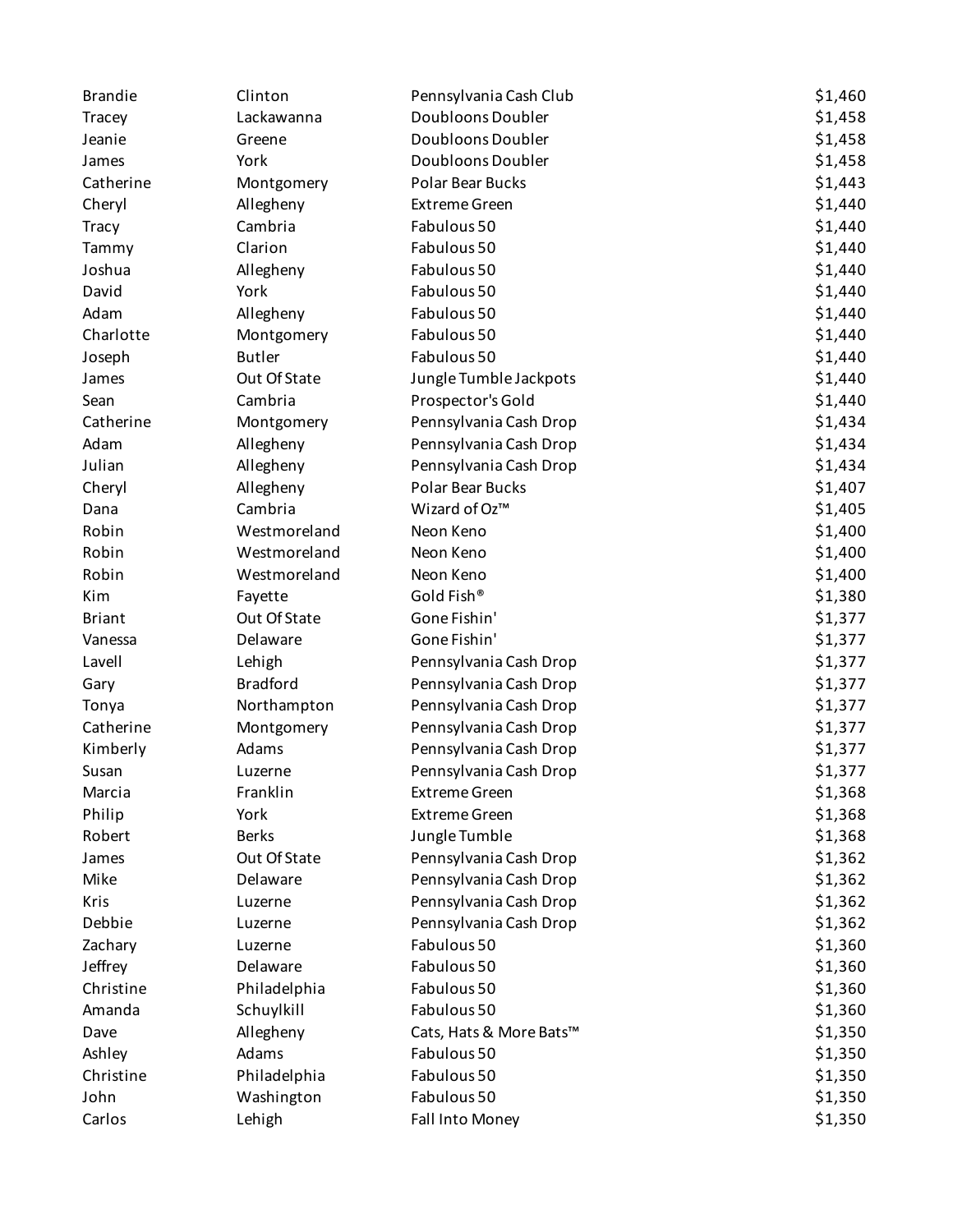| <b>Briant</b> | Out Of State  | Gone Fishin'           | \$1,350 |
|---------------|---------------|------------------------|---------|
| Sean          | Allegheny     | Gone Fishin'           | \$1,350 |
| Sean          | Allegheny     | Gone Fishin'           | \$1,350 |
| David         | York          | Jungle Tumble Jackpots | \$1,350 |
| Scott         | Dauphin       | Jungle Tumble Jackpots | \$1,350 |
| Peter         | Montgomery    | Jungle Tumble Jackpots | \$1,350 |
| Daniel        | Delaware      | Jungle Tumble Jackpots | \$1,350 |
| Arika         | Franklin      | Jungle Tumble Jackpots | \$1,350 |
| Michelle      | Allegheny     | Monopoly™              | \$1,350 |
| Julian        | Allegheny     | Pennsylvania Cash Drop | \$1,350 |
| Julian        | Allegheny     | Pennsylvania Cash Drop | \$1,350 |
| <b>Brian</b>  | <b>Berks</b>  | Pennsylvania Cash Drop | \$1,350 |
| Dave          | Allegheny     | <b>Astro Portals</b>   | \$1,344 |
| Carlos        | Lehigh        | Polar Bear Bucks       | \$1,344 |
| Tonya         | Beaver        | Cats, Hats & Bats™     | \$1,340 |
| Jennifer      | Luzerne       | The Luckiest Number 13 | \$1,335 |
| Sarah         | Venango       | Diggin' for Dollars    | \$1,332 |
| Ashley        | Schuylkill    | Snow Me the Money      | \$1,325 |
| Steven        | Beaver        | Pennsylvania Cash Club | \$1,320 |
| Kelly         | Westmoreland  | Pennsylvania Cash Club | \$1,320 |
| Hardi         | <b>Bucks</b>  | Doubloons Doubler      | \$1,308 |
| Susan         | Luzerne       | Doubloons Doubler      | \$1,308 |
| Tonya         | Beaver        | Cats, Hats & Bats™     | \$1,300 |
| Patrice       | <b>Bucks</b>  | Cats, Hats & Bats™     | \$1,300 |
| Kim           | Fayette       | Monster Wins           | \$1,300 |
| Tonya         | Beaver        | Wild Run               | \$1,300 |
| Catherine     | Northampton   | Doubloons Doubler      | \$1,296 |
| Raquel        | Lawrence      | Unwrap the Cash        | \$1,295 |
| Megan         | Allegheny     | Fabulous 50            | \$1,290 |
| Catherine     | Montgomery    | Team USA               | \$1,290 |
| <b>Tracy</b>  | Cambria       | Fabulous 50            | \$1,280 |
| Carlyn        | Montgomery    | Wizard of Oz™          | \$1,280 |
| Mandy         | Mercer        | <b>Astro Portals</b>   | \$1,276 |
| Brittany      | Lycoming      | Money Night Football   | \$1,260 |
| Catherine     | Montgomery    | Pennsylvania Cash Drop | \$1,260 |
| Julian        | Allegheny     | Pennsylvania Cash Drop | \$1,260 |
| Joseph        | <b>Butler</b> | Pennsylvania Cash Drop | \$1,260 |
| Mark          | Lackawanna    | <b>Magnified Money</b> | \$1,255 |
| Connie        | Crawford      | Jungle Tumble Jackpots | \$1,254 |
| Terri         | <b>Berks</b>  | <b>Magnified Money</b> | \$1,253 |
| Denise        | Montgomery    | Fabulous 50            | \$1,251 |
| Amos          | Dauphin       | Flurry of Cash         | \$1,251 |
| Catherine     | Montgomery    | Polar Bear Bucks       | \$1,251 |
| Rhonda        | Cameron       | Cats, Hats & Bats™     | \$1,250 |
| Georgine      | Luzerne       | Cats, Hats & Bats™     | \$1,250 |
| Mark          | Philadelphia  | Deal or No Deal™       | \$1,250 |
| <b>Tracy</b>  | Cambria       | Fabulous 50            | \$1,250 |
| Tracy         | Cambria       | Fabulous 50            | \$1,250 |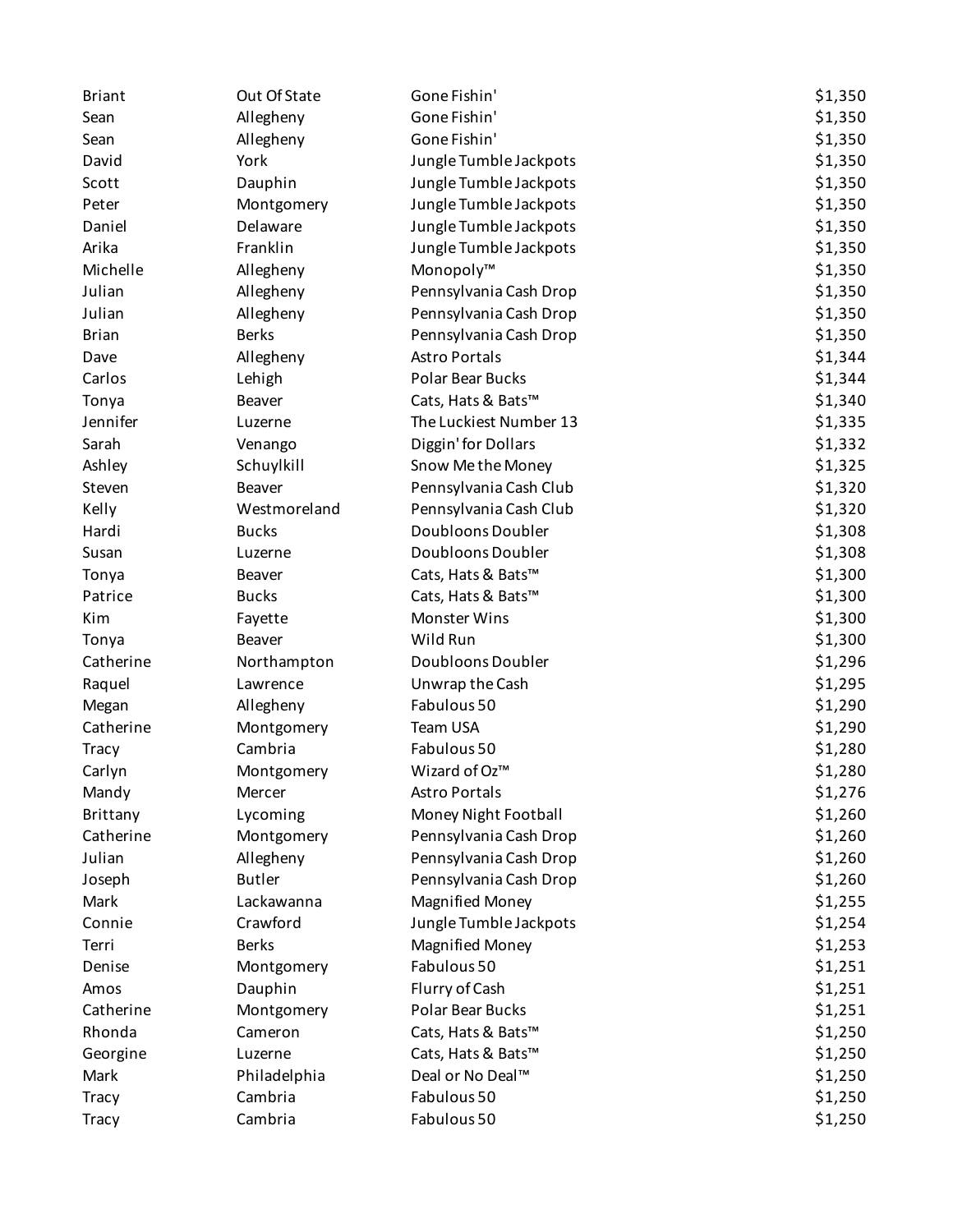| Tonya          | <b>Beaver</b> | Fabulous 50            | \$1,250 |
|----------------|---------------|------------------------|---------|
| Tonya          | Beaver        | Fabulous 50            | \$1,250 |
| <b>Bradley</b> | Schuylkill    | Fabulous 50            | \$1,250 |
| Susan          | Luzerne       | Fabulous 50            | \$1,250 |
| James          | Montgomery    | Fabulous 50            | \$1,250 |
| James          | Montgomery    | Fabulous 50            | \$1,250 |
| Jessica        | Carbon        | Fabulous 50            | \$1,250 |
| Sylwia         | Monroe        | Fabulous 50            | \$1,250 |
| Robin          | Montgomery    | Fabulous 50            | \$1,250 |
| Christine      | Philadelphia  | Fabulous 50            | \$1,250 |
| Mike           | Allegheny     | Fabulous 50            | \$1,250 |
| Marc           | Montgomery    | Fabulous 50            | \$1,250 |
| Marc           | Montgomery    | Fabulous 50            | \$1,250 |
| Marc           | Montgomery    | Fabulous 50            | \$1,250 |
| Marc           | Montgomery    | Fabulous 50            | \$1,250 |
| Joseph         | <b>Butler</b> | Fabulous 50            | \$1,250 |
| Leeann         | Dauphin       | Gold Fish®             | \$1,250 |
| Charles        | Montgomery    | Gold Fish®             | \$1,250 |
| Joanne         | Lackawanna    | Gold Fish®             | \$1,250 |
| Terri          | <b>Berks</b>  | <b>Magnified Money</b> | \$1,250 |
| Ed             | Dauphin       | <b>Magnified Money</b> | \$1,250 |
| Laurie         | Allegheny     | Red Hot 10s            | \$1,250 |
| Laurie         | Allegheny     | Red Hot 10s            | \$1,250 |
| Richard        | Blair         | Red Hot Keno           | \$1,250 |
| Richard        | Blair         | Red Hot Keno           | \$1,250 |
| Richard        | Blair         | Red Hot Keno           | \$1,250 |
| Cheryl         | Allegheny     | <b>Extreme Green</b>   | \$1,242 |
| James          | <b>Butler</b> | <b>Extreme Green</b>   | \$1,242 |
| Larissa        | Blair         | Deal or No Deal™       | \$1,230 |
| Sarah          | Venango       | Money Bee              | \$1,230 |
| Denise         | Montgomery    | Money Night Football   | \$1,225 |
| Kandy          | Warren        | 500x The Cash          | \$1,220 |
| Nicole         | <b>Butler</b> | Polar Bear Bucks       | \$1,220 |
| Tom            | Lackawanna    | <b>Pyramid Riches</b>  | \$1,220 |
| James          | Greene        | <b>Extreme Green</b>   | \$1,218 |
| Samuel         | Erie          | <b>Extreme Green</b>   | \$1,218 |
| James          | Montgomery    | <b>Big Diamond</b>     | \$1,216 |
| Susan          | Luzerne       | Fabulous 50            | \$1,215 |
| Sheila         | York          | Fabulous 50            | \$1,215 |
| Amos           | Dauphin       | Flurry of Cash         | \$1,215 |
| Kristin        | York          | Flurry of Cash         | \$1,215 |
| Jennifer       | Luzerne       | The Luckiest Number 13 | \$1,215 |
| Marcia         | Franklin      | <b>Extreme Green</b>   | \$1,212 |
| Laura          | Lawrence      | <b>Extreme Green</b>   | \$1,212 |
| Tonya          | Beaver        | Jungle Tumble          | \$1,212 |
| Elizabeth      | Snyder        | Pennsylvania Cash Drop | \$1,212 |
| Joe            | Beaver        | <b>Extreme Green</b>   | \$1,208 |
| Terri          | Westmoreland  | <b>Extreme Green</b>   | \$1,206 |
|                |               |                        |         |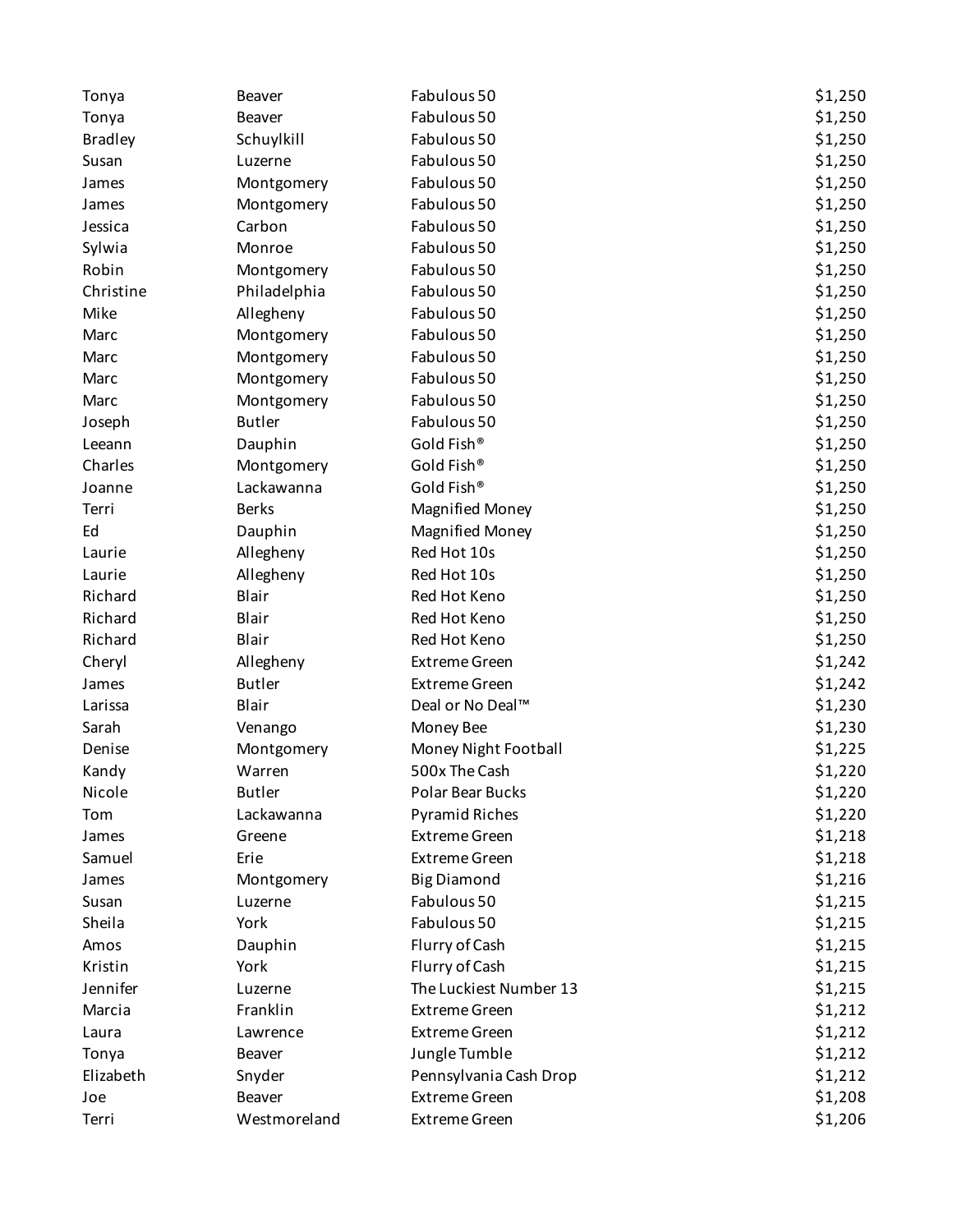| Tonya          | <b>Beaver</b> | Jungle Tumble              | \$1,206 |
|----------------|---------------|----------------------------|---------|
| Susan          | Luzerne       | Pennsylvania Payout        | \$1,206 |
| Sean           | Cambria       | Prospector's Gold          | \$1,206 |
| Walter         | Montgomery    | <b>Big Diamond</b>         | \$1,200 |
| Joshua         | York          | <b>Brr Bucks</b>           | \$1,200 |
| Robin          | York          | <b>Brr Bucks</b>           | \$1,200 |
| <b>Brandon</b> | Union         | <b>Brr Bucks</b>           | \$1,200 |
| Graham         | <b>Bucks</b>  | <b>Brr Bucks</b>           | \$1,200 |
| Dawn           | Wayne         | Cash Buster Extreme        | \$1,200 |
| Patrice        | <b>Bucks</b>  | Ca\$hword Bonus            | \$1,200 |
| Larissa        | Blair         | Deal or No Deal™           | \$1,200 |
| Danamarie      | Philadelphia  | Diamonds & Gold            | \$1,200 |
| Amanda         | Schuylkill    | Diggin' for Dollars        | \$1,200 |
| Cheryl         | Allegheny     | <b>Extreme Green</b>       | \$1,200 |
| Marcia         | Franklin      | <b>Extreme Green</b>       | \$1,200 |
| Matthew        | Cumberland    | <b>Extreme Green</b>       | \$1,200 |
| Scott          | Westmoreland  | <b>Extreme Green</b>       | \$1,200 |
| Laura          | Lawrence      | <b>Extreme Green</b>       | \$1,200 |
| Laura          | Lawrence      | <b>Extreme Green</b>       | \$1,200 |
| Catherine      | Montgomery    | Fabulous 50                | \$1,200 |
| Mary           | Allegheny     | Fabulous 50                | \$1,200 |
| Christine      | Philadelphia  | Fabulous 50                | \$1,200 |
| Tammy          | Erie          | <b>Fairground Fortunes</b> | \$1,200 |
| Patrice        | <b>Bucks</b>  | <b>Fairground Fortunes</b> | \$1,200 |
| Adam           | York          | Fall Into Money            | \$1,200 |
| Ryan           | Allegheny     | Fall Into Money            | \$1,200 |
| Michael        | Lancaster     | Flurry of Cash             | \$1,200 |
| Terra          | <b>Bucks</b>  | Frosty Fun                 | \$1,200 |
| Terra          | <b>Bucks</b>  | Frosty Fun                 | \$1,200 |
| Tonya          | Beaver        | Grumpy Cat <sup>®</sup>    | \$1,200 |
| Jamie          | Allegheny     | Grumpy Cat <sup>®</sup>    | \$1,200 |
| Kete           | Carbon        | Halloween Ba\$h            | \$1,200 |
| Tonya          | Beaver        | Jungle Tumble              | \$1,200 |
| Tonya          | Beaver        | Jungle Tumble              | \$1,200 |
| James          | Out Of State  | Jungle Tumble Jackpots     | \$1,200 |
| Sarah          | Allegheny     | Jungle Tumble Jackpots     | \$1,200 |
| Justine        | Delaware      | Jungle Tumble Jackpots     | \$1,200 |
| Susan          | Luzerne       | Jungle Tumble Jackpots     | \$1,200 |
| Susan          | Luzerne       | Jungle Tumble Jackpots     | \$1,200 |
| Kelly          | Westmoreland  | Jungle Tumble Jackpots     | \$1,200 |
| Kelly          | Westmoreland  | Jungle Tumble Jackpots     | \$1,200 |
| Kelly          | Westmoreland  | Jungle Tumble Jackpots     | \$1,200 |
| Vanessa        | Delaware      | Jungle Tumble Jackpots     | \$1,200 |
| Patricia       | Luzerne       | Jungle Tumble Jackpots     | \$1,200 |
| Daneen         | York          | Jungle Tumble Jackpots     | \$1,200 |
| Nancy          | Armstrong     | Money Bee                  | \$1,200 |
| Sarah          | Venango       | Money Bee                  | \$1,200 |
| John           | Philadelphia  | Monopoly™                  | \$1,200 |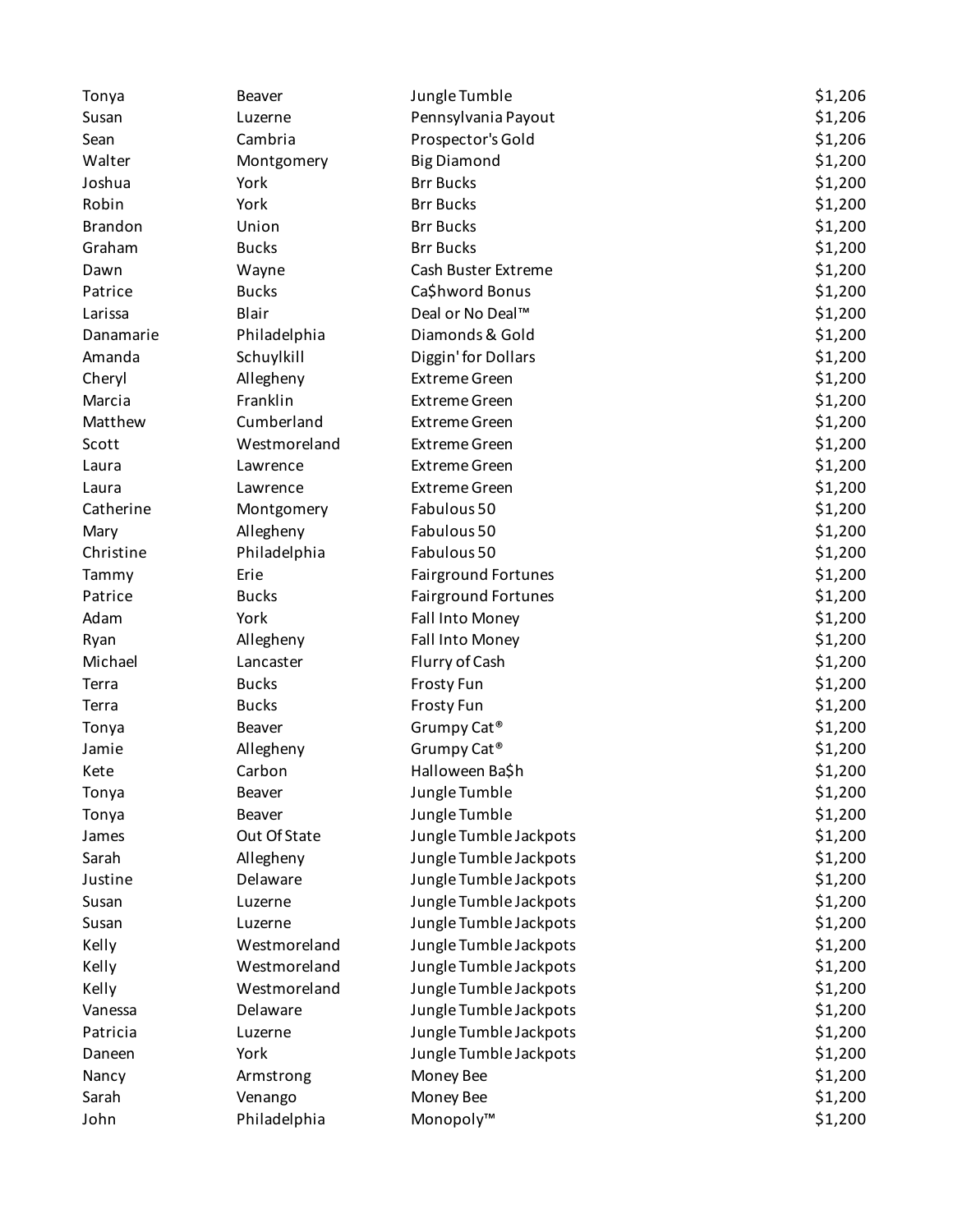| Melissa       | Allegheny      | Monopoly™                            | \$1,200 |
|---------------|----------------|--------------------------------------|---------|
| Patricia      | Blair          | Pennsylvania Payout                  | \$1,200 |
| Edward        | Allegheny      | Pennsylvania Payout                  | \$1,200 |
| Tom           | Lackawanna     | Pennsylvania Payout                  | \$1,200 |
| Sean          | Delaware       | Pennsylvania Payout                  | \$1,200 |
| Cheryl        | Allegheny      | Polar Bear Bucks                     | \$1,200 |
| Arnaldo       | <b>Berks</b>   | Potion Payout                        | \$1,200 |
| Jeanette      | <b>Bucks</b>   | Prospector's Gold                    | \$1,200 |
| Jeanette      | <b>Bucks</b>   | Prospector's Gold                    | \$1,200 |
| Robert        | <b>Berks</b>   | Prospector's Gold                    | \$1,200 |
| Tom           | Lackawanna     | <b>Pyramid Riches</b>                | \$1,200 |
| Joshua        | <b>Berks</b>   | Red Hot 10s                          | \$1,200 |
| David         | York           | Snow Methe Money                     | \$1,200 |
| Tony          | Huntingdon     | Snow Methe Money                     | \$1,200 |
| Garrett       | Elk            | Snow Methe Money                     | \$1,200 |
| Patrice       | <b>Bucks</b>   | <b>Walrus Winnings</b>               | \$1,200 |
| Corey         | <b>Butler</b>  | Willy Wonka & The Chocolate Factory™ | \$1,200 |
| Melissa       | Clearfield     | Wizard of Oz™                        | \$1,200 |
| Nagendrakumar | Cumberland     | Wizard of Oz™                        | \$1,200 |
| Tonya         | Out Of State   | Pennsylvania Cash Drop               | \$1,198 |
| Amy           | Chester        | Pennsylvania Cash Drop               | \$1,198 |
| Marla         | Cambria        | Pennsylvania Cash Drop               | \$1,198 |
| Nagendrakumar | Cumberland     | Pennsylvania Cash Drop               | \$1,198 |
| Sandra        | Pike           | Pennsylvania Cash Drop               | \$1,198 |
| Alyssa        | Lawrence       | Pennsylvania Cash Drop               | \$1,198 |
| Elizabeth     | Snyder         | Pennsylvania Cash Drop               | \$1,198 |
| Michael       | Crawford       | The Luckiest Number 13               | \$1,194 |
| Larissa       | Blair          | Deal or No Deal™                     | \$1,170 |
| Michael       | Delaware       | Jungle Tumble Jackpots               | \$1,170 |
| Michael       | Susquehanna    | The Luckiest Number 13               | \$1,161 |
| Jeanie        | Greene         | Cats, Hats & Bats™                   | \$1,155 |
| Susan         | Luzerne        | Fabulous 50                          | \$1,155 |
| Adam          | York           | Fall Into Money                      | \$1,155 |
| Steven        | Northampton    | Fall Into Money                      | \$1,155 |
| Cheryl        | Allegheny      | Flurry of Cash                       | \$1,155 |
| Erica         | Montgomery     | Flurry of Cash                       | \$1,155 |
| Marcia        | Franklin       | <b>Big Diamond</b>                   | \$1,140 |
| Robert        | <b>Berks</b>   | <b>Brr Bucks</b>                     | \$1,140 |
| Catherine     | Montgomery     | <b>Brr Bucks</b>                     | \$1,140 |
| April         | Northumberland | Clover Cash                          | \$1,140 |
| Jeffrey       | Delaware       | Deal or No Deal™                     | \$1,140 |
| Joshua        | Allegheny      | Fabulous 50                          | \$1,140 |
| Susan         | Luzerne        | Fabulous 50                          | \$1,140 |
| Susan         | Luzerne        | Fabulous 50                          | \$1,140 |
| Jessica       | Carbon         | Fabulous 50                          | \$1,140 |
| Marc          | Montgomery     | Fabulous 50                          | \$1,140 |
| Marc          | Montgomery     | Fabulous 50                          | \$1,140 |
| Rosalynn      | York           | Fabulous 50                          | \$1,140 |
|               |                |                                      |         |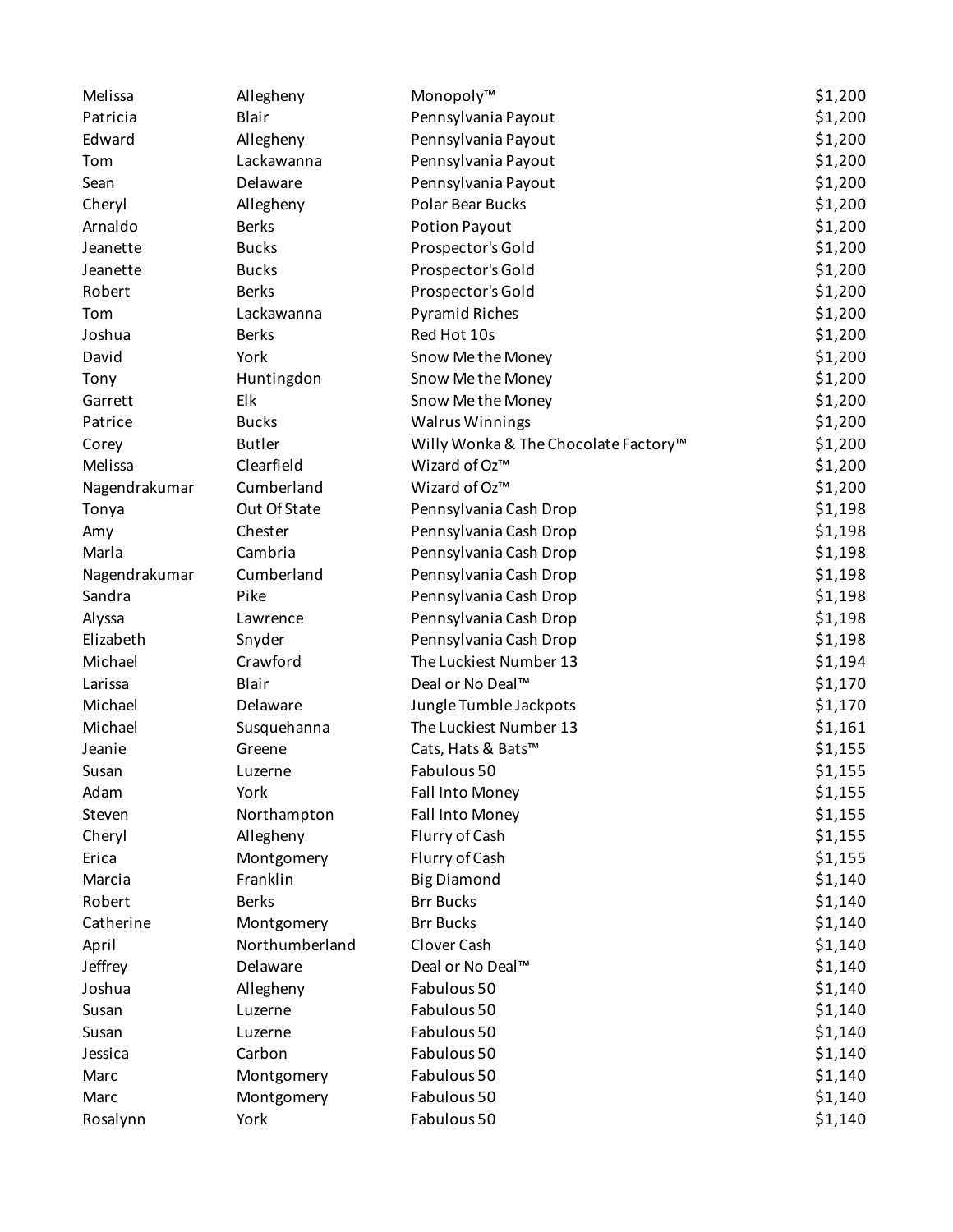| Paul          | <b>Bucks</b>  | The Luckiest Number 13  | \$1,140 |
|---------------|---------------|-------------------------|---------|
| Sarah         | Venango       | Money Bee               | \$1,140 |
| Arnaldo       | <b>Berks</b>  | Potion Payout           | \$1,140 |
| Carlyn        | Montgomery    | Wizard of Oz™           | \$1,140 |
| Evan          | Philadelphia  | Cats, Hats & Bats™      | \$1,135 |
| Catherine     | Montgomery    | Pennsylvania Cash Drop  | \$1,131 |
| Julian        | Allegheny     | Pennsylvania Cash Drop  | \$1,131 |
| Kathy         | Fayette       | Snow Methe Money        | \$1,130 |
| Catherine     | Montgomery    | Pennsylvania Cash Drop  | \$1,128 |
| Sean          | Allegheny     | Pennsylvania Cash Drop  | \$1,128 |
| Raymond       | <b>Bucks</b>  | Blast the Stack\$       | \$1,120 |
| Tracy         | Luzerne       | Diggin' for Dollars     | \$1,120 |
| Joseph        | <b>Butler</b> | Fabulous 50             | \$1,120 |
| Sandra        | Lancaster     | Flurry of Cash          | \$1,120 |
| Michelle      | Lebanon       | Flurry of Cash          | \$1,120 |
| David         | Philadelphia  | <b>Polar Bear Bucks</b> | \$1,119 |
| Raymond       | Blair         | Doubloons Doubler       | \$1,116 |
| Peter         | Montgomery    | Doubloons Doubler       | \$1,116 |
| Peter         | Montgomery    | Doubloons Doubler       | \$1,116 |
| Veronnica     | Cambria       | Doubloons Doubler       | \$1,116 |
| <b>Brucie</b> | Montgomery    | <b>Brr Bucks</b>        | \$1,110 |
| Julian        | Allegheny     | Cauldron of Cash        | \$1,110 |
| James         | Philadelphia  | Gone Fishin'            | \$1,110 |
| Vanessa       | Delaware      | Gone Fishin'            | \$1,110 |
| Tonya         | Northampton   | Pennsylvania Cash Drop  | \$1,110 |
| Richard       | <b>Butler</b> | Pennsylvania Cash Drop  | \$1,110 |
| David         | Luzerne       | Pennsylvania Cash Drop  | \$1,110 |
| Kelly         | Westmoreland  | Pennsylvania Cash Drop  | \$1,110 |
| Julian        | Allegheny     | Pennsylvania Cash Drop  | \$1,110 |
| Kris          | Luzerne       | Pennsylvania Cash Drop  | \$1,110 |
| Janice        | Lycoming      | Lucky You               | \$1,108 |
| David         | Luzerne       | Pennsylvania Cash Drop  | \$1,107 |
| Catherine     | Montgomery    | The Luckiest Number 13  | \$1,100 |
| Edward        | Lebanon       | Pennsylvania Payout     | \$1,100 |
| Kenneth       | Northampton   | Unwrap the Cash         | \$1,100 |
| David         | York          | Jungle Tumble Jackpots  | \$1,098 |
| Pamela        | Venango       | Pennsylvania Cash Drop  | \$1,095 |
| Ashley        | Adams         | Pennsylvania Cash Drop  | \$1,095 |
| Susan         | Luzerne       | Pennsylvania Cash Drop  | \$1,095 |
| Kelly         | Westmoreland  | Pennsylvania Cash Drop  | \$1,095 |
| Julian        | Allegheny     | Pennsylvania Cash Drop  | \$1,095 |
| Julian        | Allegheny     | Pennsylvania Cash Drop  | \$1,095 |
| Sean          | Allegheny     | Pennsylvania Cash Drop  | \$1,095 |
| John          | Philadelphia  | <b>Extreme Green</b>    | \$1,089 |
| Sean          | Cambria       | Prospector's Gold       | \$1,089 |
| Cheryl        | Allegheny     | Flurry of Cash          | \$1,080 |
| Amos          | Dauphin       | Flurry of Cash          | \$1,080 |
| Marianna      | Fayette       | Jungle Tumble Jackpots  | \$1,080 |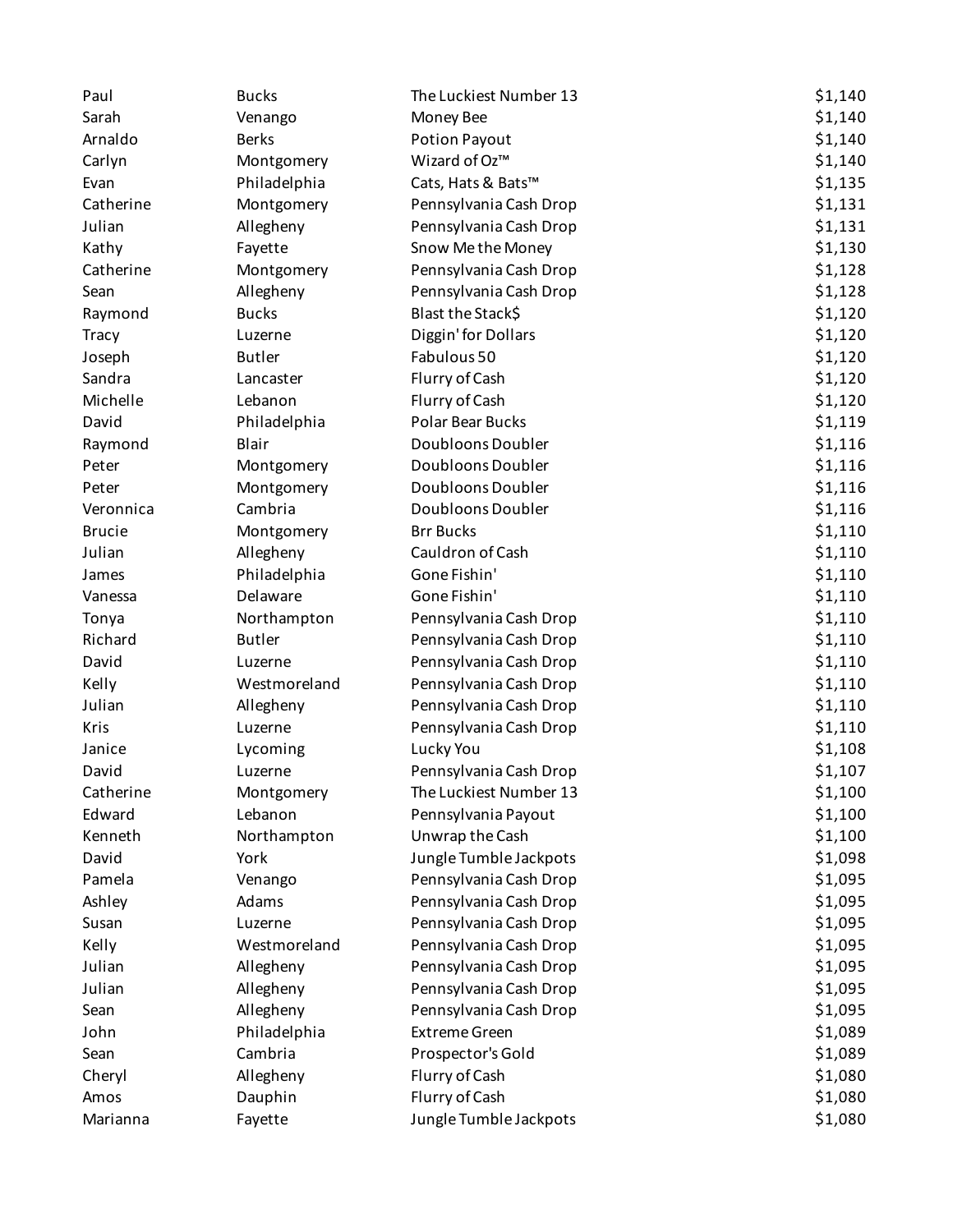| Raymond       | Montgomery    | Jungle Tumble Jackpots | \$1,080 |
|---------------|---------------|------------------------|---------|
| Joseph        | <b>Butler</b> | Jungle Tumble Jackpots | \$1,080 |
| Rhonda        | Cameron       | Cats, Hats & Bats™     | \$1,075 |
| Stephanie     | Mercer        | Chimney Stacks Of Cash | \$1,075 |
| Mike          | Adams         | Polar Bear Bucks       | \$1,074 |
| Mike          | Allegheny     | Polar Bear Bucks       | \$1,074 |
| Carol         | Dauphin       | Fabulous 50            | \$1,070 |
| Samantha      | Chester       | Fabulous 50            | \$1,070 |
| Kevin         | Northampton   | Fall Into Money        | \$1,070 |
| Tonya         | Beaver        | Doubloons Doubler      | \$1,064 |
| Philip        | Monroe        | Doubloons Doubler      | \$1,064 |
| Catherine     | Montgomery    | The Luckiest Number 13 | \$1,060 |
| Colleen       | Northampton   | Deal or No Deal™       | \$1,055 |
| Larissa       | Blair         | Deal or No Deal™       | \$1,050 |
| Larissa       | Blair         | Deal or No Deal™       | \$1,050 |
| Lavell        | Lehigh        | Fabulous 50            | \$1,050 |
| <b>Tracy</b>  | Cambria       | Fabulous 50            | \$1,050 |
| <b>Tracy</b>  | Cambria       | Fabulous 50            | \$1,050 |
| Tammy         | Clarion       | Fabulous 50            | \$1,050 |
| Tammy         | Clarion       | Fabulous 50            | \$1,050 |
| Joshua        | Allegheny     | Fabulous 50            | \$1,050 |
| James         | Montgomery    | Fabulous 50            | \$1,050 |
| James         | Montgomery    | Fabulous 50            | \$1,050 |
| Michael       | Lancaster     | Fabulous 50            | \$1,050 |
| Eli           | Juniata       | Fabulous 50            | \$1,050 |
| Christine     | Philadelphia  | Fabulous 50            | \$1,050 |
| Lauren        | Delaware      | Fabulous 50            | \$1,050 |
| Amanda        | Schuylkill    | Fabulous 50            | \$1,050 |
| Marc          | Montgomery    | Fabulous 50            | \$1,050 |
| Marc          | Montgomery    | Fabulous 50            | \$1,050 |
| Marc          | Montgomery    | Fabulous 50            | \$1,050 |
| Marc          | Montgomery    | Fabulous 50            | \$1,050 |
| Joseph        | <b>Butler</b> | Fabulous 50            | \$1,050 |
| Joseph        | <b>Butler</b> | Fabulous 50            | \$1,050 |
| Rosalynn      | York          | Fabulous 50            | \$1,050 |
| Rosalynn      | York          | Fabulous 50            | \$1,050 |
| Rosalynn      | York          | Fabulous 50            | \$1,050 |
| Nagendrakumar | Cumberland    | Fall Into Money        | \$1,050 |
| Joseph        | Out Of State  | Flurry of Cash         | \$1,050 |
| Adam          | York          | Jungle Tumble Jackpots | \$1,050 |
| Stephana      | Erie          | Jungle Tumble Jackpots | \$1,050 |
| Kelly         | Westmoreland  | Jungle Tumble Jackpots | \$1,050 |
| Michael       | Delaware      | Jungle Tumble Jackpots | \$1,050 |
| Daniel        | Northampton   | Pennsylvania Cash Club | \$1,050 |
| James         | <b>Butler</b> | Snow Me the Money      | \$1,050 |
| Cheryl        | Allegheny     | <b>Winning Tree</b>    | \$1,050 |
| John          | Washington    | <b>Winning Tree</b>    | \$1,050 |
| Kara          | <b>Bucks</b>  | Wizard of Oz™          | \$1,050 |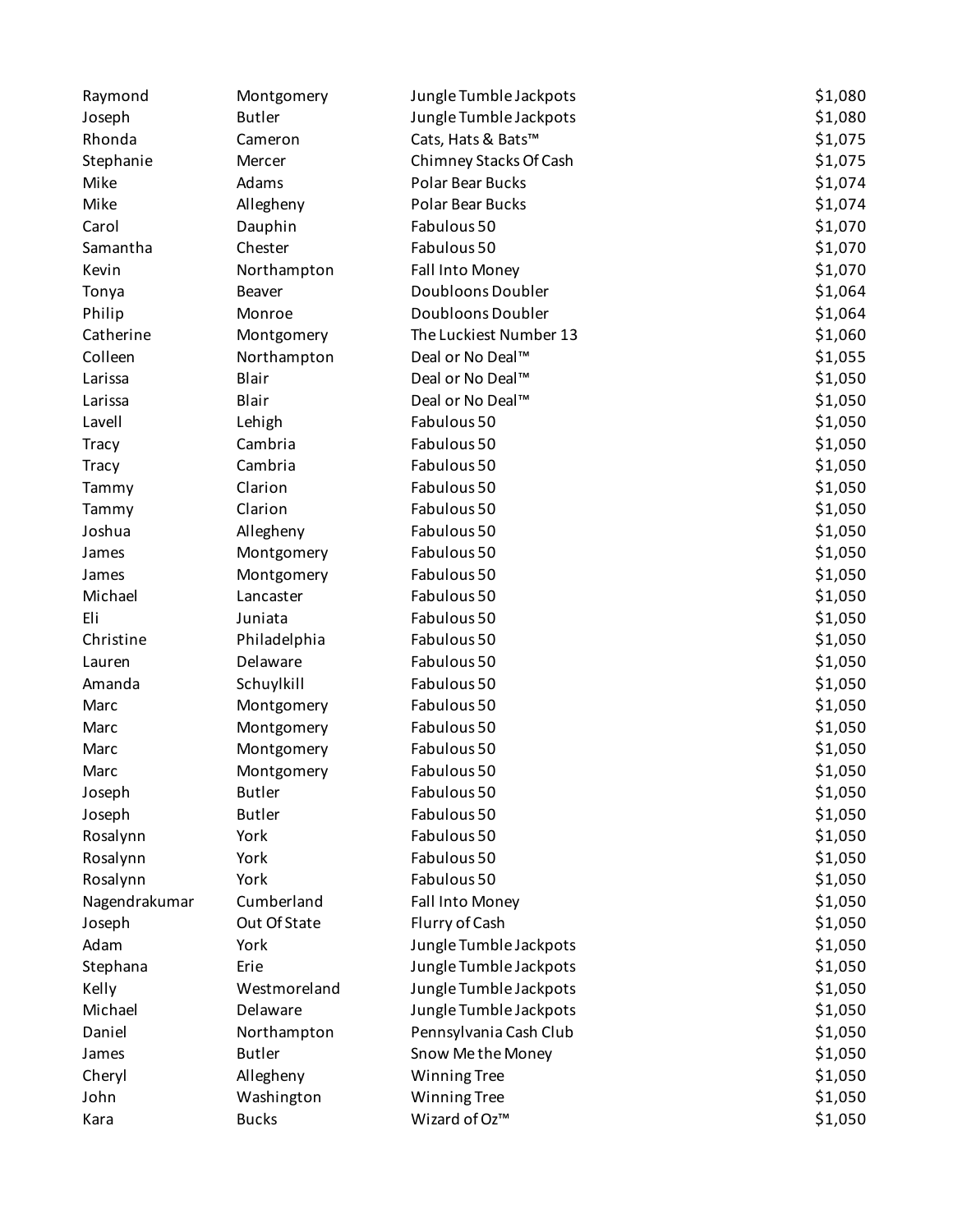| Georgine  | Luzerne      | Wizard of Oz™          | \$1,050 |
|-----------|--------------|------------------------|---------|
| Rosemary  | Crawford     | The Luckiest Number 13 | \$1,044 |
| Samuel    | Erie         | <b>Extreme Green</b>   | \$1,040 |
| Jackie    | <b>Bucks</b> | Fabulous 50            | \$1,040 |
| Morgan    | Lycoming     | Fabulous 50            | \$1,040 |
| Benjamin  | Montgomery   | Jungle Tumble          | \$1,040 |
| Raymond   | Northampton  | Wizard of Oz™          | \$1,040 |
| Mike      | Adams        | 500x The Cash          | \$1,030 |
| Samuel    | Westmoreland | <b>Magnified Money</b> | \$1,030 |
| Jose      | Franklin     | Pennsylvania Payout    | \$1,023 |
| Sean      | Cambria      | Prospector's Gold      | \$1,022 |
| Cheryl    | Allegheny    | <b>Extreme Green</b>   | \$1,020 |
| Christine | Philadelphia | <b>Extreme Green</b>   | \$1,020 |
| Christine | Philadelphia | <b>Extreme Green</b>   | \$1,020 |
| Mark      | Venango      | Fabulous 50            | \$1,020 |
| Theresa   | Allegheny    | Fabulous 50            | \$1,020 |
| Donald    | Clinton      | Flurry of Cash         | \$1,020 |
| Jeffrey   | Delaware     | Gold Fish®             | \$1,020 |
| Amy       | Chester      | Jungle Tumble Jackpots | \$1,020 |
| Michael   | Delaware     | Jungle Tumble Jackpots | \$1,020 |
| Terri     | <b>Berks</b> | <b>Magnified Money</b> | \$1,020 |
| Jeffrey   | Venango      | Pennsylvania Cash Drop | \$1,020 |
| Peter     | Montgomery   | Pennsylvania Cash Drop | \$1,020 |
| Sean      | Allegheny    | Pennsylvania Cash Drop | \$1,020 |
| Jeffrey   | Delaware     | <b>Winning Tree</b>    | \$1,020 |
| Jeffrey   | Delaware     | <b>Winning Tree</b>    | \$1,020 |
| Frank     | Allegheny    | Wizard of Oz™          | \$1,020 |
| Carlos    | Lehigh       | 500x The Cash          | \$1,012 |
| Gary      | Westmoreland | <b>Winning Tree</b>    | \$1,012 |
| Constance | Delaware     | 500x The Cash          | \$1,010 |
| Maranda   | Blair        | 500x The Cash          | \$1,010 |
| Neil      | Luzerne      | Fabulous 50            | \$1,010 |
| Gail      | Jefferson    | <b>Magnified Money</b> | \$1,010 |
| Natasha   | Cumberland   | <b>Magnified Money</b> | \$1,010 |
| Adam      | Allegheny    | <b>Magnified Money</b> | \$1,010 |
| Margaret  | Lycoming     | 500x The Cash          | \$1,006 |
| Maranda   | Blair        | 500x The Cash          | \$1,006 |
| Angela    | Out Of State | 500x The Cash          | \$1,006 |
| Sarah     | <b>Berks</b> | Clover Cash            | \$1,004 |
| Deanna    | Luzerne      | Lucky You              | \$1,004 |
| Diane     | Allegheny    | 500x The Cash          | \$1,002 |
| Joseph    | Lawrence     | Jungle Tumble Jackpots | \$1,002 |
| Kelly     | Allegheny    | Jungle Tumble Jackpots | \$1,002 |
| Laurie    | Beaver       | Jungle Tumble Jackpots | \$1,002 |
| Daneen    | York         | Jungle Tumble Jackpots | \$1,002 |
| Sandra    | Luzerne      | <b>Lightning Bucks</b> | \$1,002 |
| Anthony   | Philadelphia | Pennsylvania VIP       | \$1,002 |
| Sally     | Washington   | <b>Lightning Bucks</b> | \$1,001 |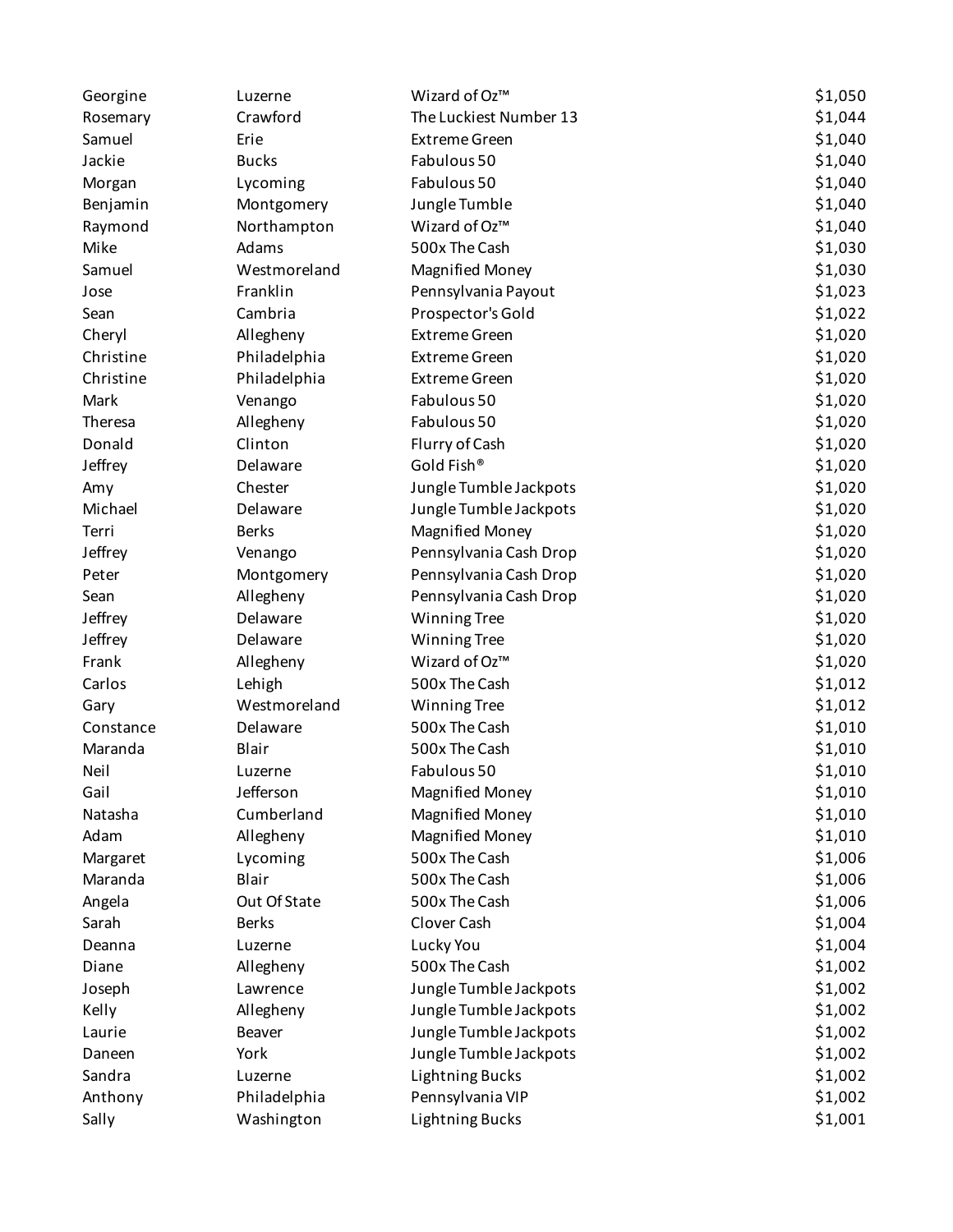| Lois          | York           | <b>Magnified Money</b>    | \$1,001 |
|---------------|----------------|---------------------------|---------|
| Francine      | Cambria        | <b>Magnified Money</b>    | \$1,001 |
| Kristine      | York           | <b>Magnified Money</b>    | \$1,001 |
| Michelle      | <b>Butler</b>  | 500x The Cash             | \$1,000 |
| Mike          | Adams          | 500x The Cash             | \$1,000 |
| Susan         | Luzerne        | 500x The Cash             | \$1,000 |
| Delphine      | Perry          | 500x The Cash             | \$1,000 |
| Diane         | Allegheny      | 500x The Cash             | \$1,000 |
| Richard       | Allegheny      | 500x The Cash             | \$1,000 |
| Arnaldo       | <b>Berks</b>   | 500x The Cash             | \$1,000 |
| Arnaldo       | <b>Berks</b>   | 500x The Cash             | \$1,000 |
| Arnaldo       | <b>Berks</b>   | 500x The Cash             | \$1,000 |
| Maranda       | Blair          | 500x The Cash             | \$1,000 |
| Maranda       | Blair          | 500x The Cash             | \$1,000 |
| Christina     | Delaware       | 500x The Cash             | \$1,000 |
| Jonathan      | Delaware       | 500x The Cash             | \$1,000 |
| Jonathan      | Delaware       | 500x The Cash             | \$1,000 |
| Patrice       | <b>Bucks</b>   | 500x The Cash             | \$1,000 |
| Kandy         | Warren         | 500x The Cash             | \$1,000 |
| Michelle      | Allegheny      | 5X, 10X, 20X, 50X Blowout | \$1,000 |
| Amanda        | Luzerne        | 5X, 10X, 20X, 50X Blowout | \$1,000 |
| Amanda        | Luzerne        | 5X, 10X, 20X, 50X Blowout | \$1,000 |
| Robert        | Lancaster      | 5X, 10X, 20X, 50X Blowout | \$1,000 |
| Adam          | Allegheny      | 5X, 10X, 20X, 50X Blowout | \$1,000 |
| Nagendrakumar | Cumberland     | 5X, 10X, 20X, 50X Blowout | \$1,000 |
| Nagendrakumar | Cumberland     | 5X, 10X, 20X, 50X Blowout | \$1,000 |
| Edward        | Philadelphia   | 5X, 10X, 20X, 50X Blowout | \$1,000 |
| Dennis        | Allegheny      | 5X, 10X, 20X, 50X Blowout | \$1,000 |
| Nicole        | Luzerne        | Bake It 'Til You Make It  | \$1,000 |
| Susan         | Luzerne        | <b>Big Diamond</b>        | \$1,000 |
| Bethany       | Mifflin        | <b>Big Diamond</b>        | \$1,000 |
| Jacqueline    | Philadelphia   | Blast the Stack\$         | \$1,000 |
| Faten         | Erie           | <b>Brr Bucks</b>          | \$1,000 |
| Sherri        | Northumberland | <b>Brr Bucks</b>          | \$1,000 |
| Melissa       | Philadelphia   | <b>Brr Bucks</b>          | \$1,000 |
| Dawn          | Wayne          | Cash Buster Extreme       | \$1,000 |
| Dawn          | Wayne          | Cash Buster Extreme       | \$1,000 |
| Sam           | Franklin       | Cash In The Lamp          | \$1,000 |
| Tonya         | Beaver         | Cats, Hats & Bats™        | \$1,000 |
| Tonya         | <b>Beaver</b>  | Cats, Hats & Bats™        | \$1,000 |
| Carmen        | Dauphin        | Cats, Hats & Bats™        | \$1,000 |
| Georgine      | Luzerne        | Cats, Hats & Bats™        | \$1,000 |
| Carol         | Westmoreland   | Cats, Hats & Bats™        | \$1,000 |
| Justin        | Westmoreland   | Clover Cash               | \$1,000 |
| Christina     | Cumberland     | Clover Cash               | \$1,000 |
| Debi          | Dauphin        | Clovered In Ca\$h         | \$1,000 |
| Patricia      | Centre         | Clovered In Ca\$h         | \$1,000 |
| Patricia      | Centre         | Clovered In Ca\$h         | \$1,000 |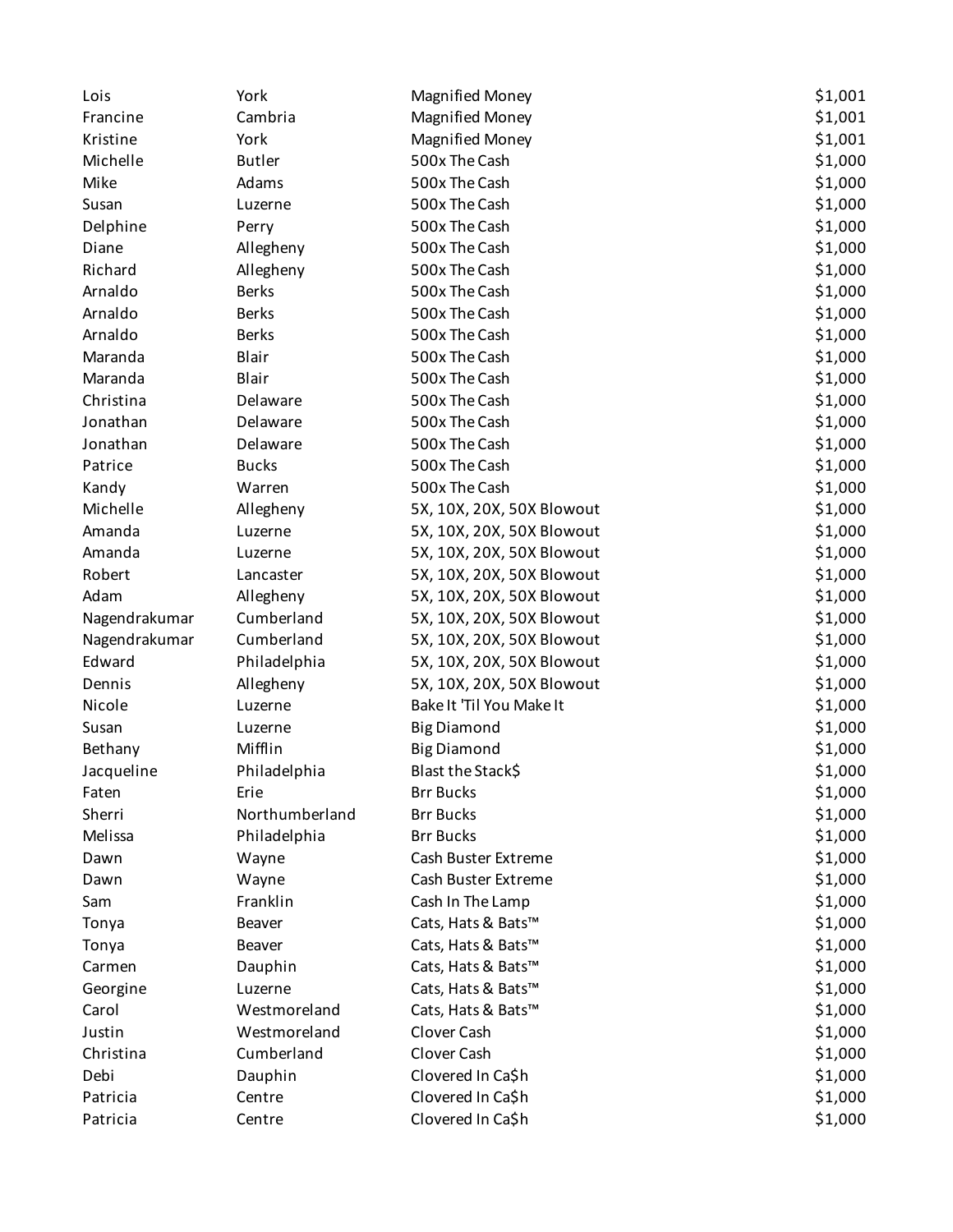| Yomarie      | Lackawanna    | Clovered In Ca\$h   | \$1,000 |
|--------------|---------------|---------------------|---------|
| Charlotte    | <b>Butler</b> | Count de Money      | \$1,000 |
| Carolyn      | <b>Berks</b>  | Diamonds & Gold     | \$1,000 |
| Sarah        | Venango       | Diggin' for Dollars | \$1,000 |
| Mario        | Philadelphia  | Diggin' for Dollars | \$1,000 |
| Richard      | Chester       | Double Your Luck    | \$1,000 |
| Lavell       | Lehigh        | Fabulous 50         | \$1,000 |
| Lavell       | Lehigh        | Fabulous 50         | \$1,000 |
| Lavell       | Lehigh        | Fabulous 50         | \$1,000 |
| Lavell       | Lehigh        | Fabulous 50         | \$1,000 |
| <b>Tracy</b> | Cambria       | Fabulous 50         | \$1,000 |
| <b>Tracy</b> | Cambria       | Fabulous 50         | \$1,000 |
| <b>Tracy</b> | Cambria       | Fabulous 50         | \$1,000 |
| <b>Tracy</b> | Cambria       | Fabulous 50         | \$1,000 |
| <b>Tracy</b> | Cambria       | Fabulous 50         | \$1,000 |
| Tonya        | Beaver        | Fabulous 50         | \$1,000 |
| Tonya        | Beaver        | Fabulous 50         | \$1,000 |
| Tonya        | <b>Beaver</b> | Fabulous 50         | \$1,000 |
| Tonya        | <b>Beaver</b> | Fabulous 50         | \$1,000 |
| Tanya        | Beaver        | Fabulous 50         | \$1,000 |
| Richard      | Centre        | Fabulous 50         | \$1,000 |
| Andrea       | Mckean        | Fabulous 50         | \$1,000 |
| <b>Beth</b>  | Washington    | Fabulous 50         | \$1,000 |
| Chester      | Lackawanna    | Fabulous 50         | \$1,000 |
| Joshua       | Allegheny     | Fabulous 50         | \$1,000 |
| Mary         | Allegheny     | Fabulous 50         | \$1,000 |
| Jamie        | York          | Fabulous 50         | \$1,000 |
|              | <b>Bucks</b>  | Fabulous 50         | \$1,000 |
| Kurt         |               | Fabulous 50         |         |
| Betty        | Perry         |                     | \$1,000 |
| Douglas      | Chester       | Fabulous 50         | \$1,000 |
| Douglas      | Chester       | Fabulous 50         | \$1,000 |
| Zachary      | Luzerne       | Fabulous 50         | \$1,000 |
| Erin         | <b>Bucks</b>  | Fabulous 50         | \$1,000 |
| Erin         | <b>Bucks</b>  | Fabulous 50         | \$1,000 |
| <b>Brian</b> | Adams         | Fabulous 50         | \$1,000 |
| Christopher  | Allegheny     | Fabulous 50         | \$1,000 |
| Richard      | Montgomery    | Fabulous 50         | \$1,000 |
| Lyle         | Pike          | Fabulous 50         | \$1,000 |
| Ronald       | Luzerne       | Fabulous 50         | \$1,000 |
| Susan        | Luzerne       | Fabulous 50         | \$1,000 |
| Susan        | Luzerne       | Fabulous 50         | \$1,000 |
| Susan        | Luzerne       | Fabulous 50         | \$1,000 |
| Susan        | Luzerne       | Fabulous 50         | \$1,000 |
| Susan        | Luzerne       | Fabulous 50         | \$1,000 |
| Susan        | Luzerne       | Fabulous 50         | \$1,000 |
| James        | <b>Butler</b> | Fabulous 50         | \$1,000 |
| Denise       | Montgomery    | Fabulous 50         | \$1,000 |
| William      | Montgomery    | Fabulous 50         | \$1,000 |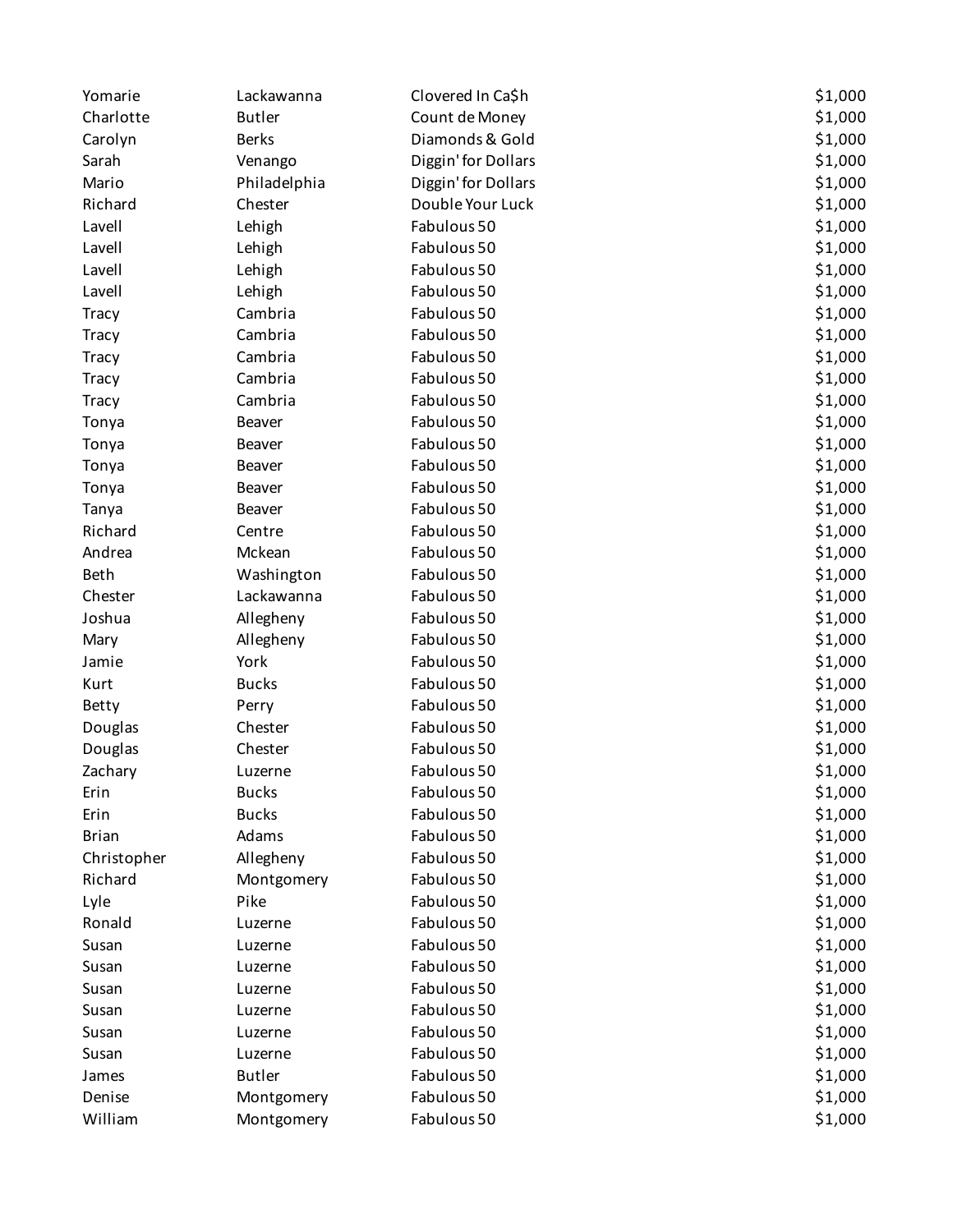| James    | Montgomery    | Fabulous 50         | \$1,000 |
|----------|---------------|---------------------|---------|
| James    | Montgomery    | Fabulous 50         | \$1,000 |
| James    | Montgomery    | Fabulous 50         | \$1,000 |
| James    | Montgomery    | Fabulous 50         | \$1,000 |
| James    | Montgomery    | Fabulous 50         | \$1,000 |
| Brittany | Lycoming      | Fabulous 50         | \$1,000 |
| Robin    | Montgomery    | Fabulous 50         | \$1,000 |
| Robin    | Montgomery    | Fabulous 50         | \$1,000 |
| Terri    | <b>Bucks</b>  | Fabulous 50         | \$1,000 |
| David    | Lancaster     | Fabulous 50         | \$1,000 |
| Jamie    | Allegheny     | Fabulous 50         | \$1,000 |
| Laurie   | Washington    | Fabulous 50         | \$1,000 |
| Charles  | Westmoreland  | Fabulous 50         | \$1,000 |
| Ryan     | Allegheny     | Fabulous 50         | \$1,000 |
| Richard  | Philadelphia  | Fabulous 50         | \$1,000 |
| Michael  | Philadelphia  | Fabulous 50         | \$1,000 |
| Anish    | Philadelphia  | Fabulous 50         | \$1,000 |
| Anish    | Philadelphia  | Fabulous 50         | \$1,000 |
| Debra    | Montgomery    | Fabulous 50         | \$1,000 |
| Mike     | Allegheny     | Fabulous 50         | \$1,000 |
| Lequisha | Allegheny     | Fabulous 50         | \$1,000 |
| Julian   | Allegheny     | Fabulous 50         | \$1,000 |
| Stephen  | Allegheny     | Fabulous 50         | \$1,000 |
| Lauren   | Delaware      | Fabulous 50         | \$1,000 |
| Joshua   | York          | Fabulous 50         | \$1,000 |
| Marc     | Montgomery    | Fabulous 50         | \$1,000 |
| Marc     | Montgomery    | Fabulous 50         | \$1,000 |
| Marc     | Montgomery    | Fabulous 50         | \$1,000 |
| Marc     | Montgomery    | Fabulous 50         | \$1,000 |
| Marc     | Montgomery    | Fabulous 50         | \$1,000 |
| Marc     | Montgomery    | Fabulous 50         | \$1,000 |
| Neil     | Luzerne       | Fabulous 50         | \$1,000 |
| Paul     | <b>Bucks</b>  | Fabulous 50         | \$1,000 |
| Donald   | Lancaster     | Fabulous 50         | \$1,000 |
| Donald   | Lancaster     | Fabulous 50         | \$1,000 |
| John     | Washington    | Fabulous 50         | \$1,000 |
| Evan     | Franklin      | Fabulous 50         | \$1,000 |
| Maria    | Chester       | Fabulous 50         | \$1,000 |
| Joseph   | <b>Butler</b> | Fabulous 50         | \$1,000 |
| Joseph   | <b>Butler</b> | Fabulous 50         | \$1,000 |
| Joseph   | <b>Butler</b> | Fabulous 50         | \$1,000 |
| Joseph   | <b>Butler</b> | Fabulous 50         | \$1,000 |
| Joseph   | <b>Butler</b> | Fabulous 50         | \$1,000 |
| Joseph   | <b>Butler</b> | Fabulous 50         | \$1,000 |
| Patrice  | <b>Bucks</b>  | Fabulous 50         | \$1,000 |
| Rosalynn | York          | Fabulous 50         | \$1,000 |
| Angela   | Out Of State  | Fabulous 50         | \$1,000 |
| Hope     | Chester       | Fairground Fortunes | \$1,000 |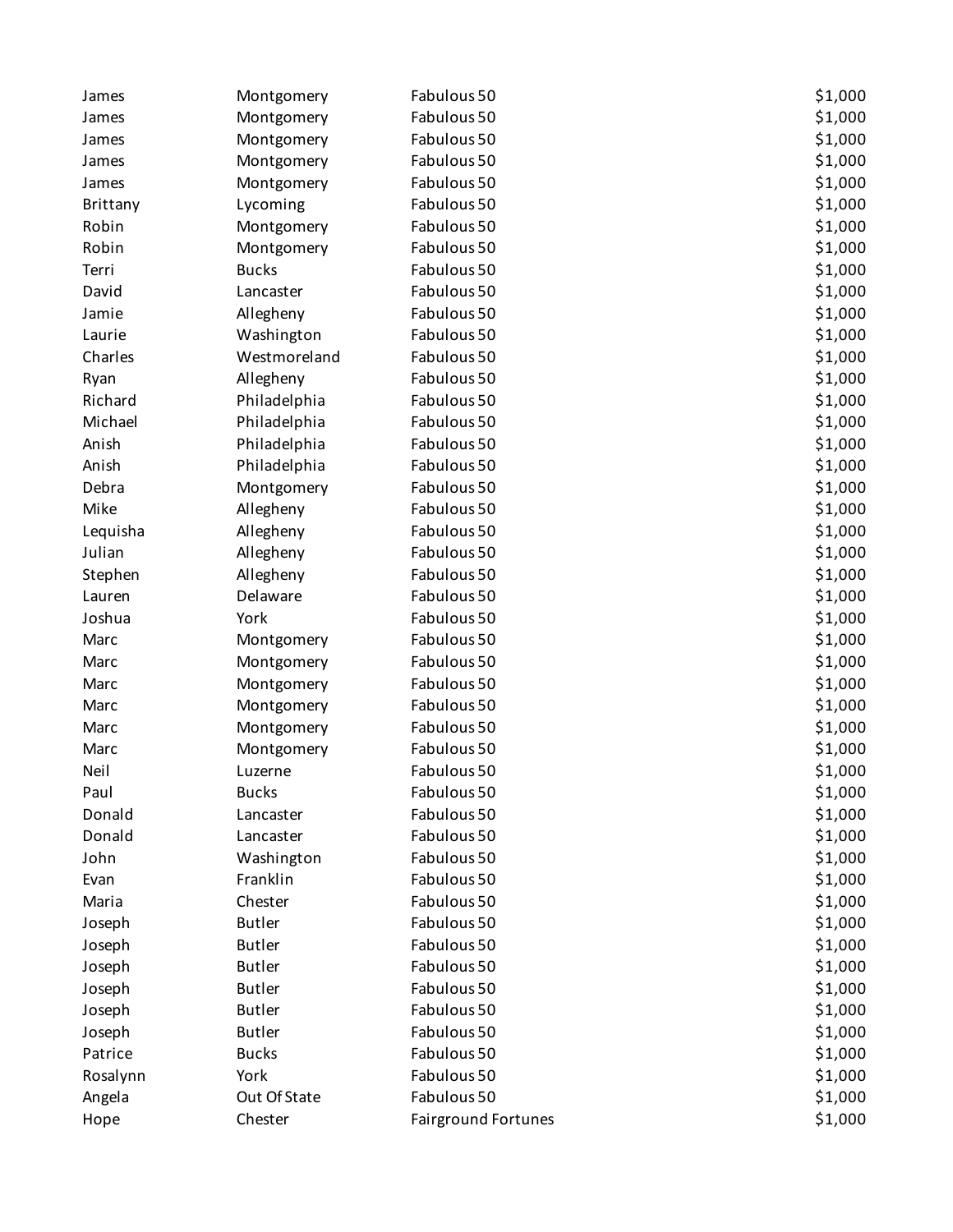| Barry          | York           | Fall Into Money          | \$1,000 |
|----------------|----------------|--------------------------|---------|
| Angela         | Out Of State   | Fall Into Money          | \$1,000 |
| Amanda         | Luzerne        | Fast Buck Lucky          | \$1,000 |
| Paul           | <b>Bucks</b>   | <b>Find The Treasure</b> | \$1,000 |
| Cheryl         | Allegheny      | Flurry of Cash           | \$1,000 |
| Tonya          | <b>Beaver</b>  | Flurry of Cash           | \$1,000 |
| Damian         | Washington     | Flurry of Cash           | \$1,000 |
| Roxanne        | Montgomery     | Flurry of Cash           | \$1,000 |
| Douglas        | Clarion        | Flurry of Cash           | \$1,000 |
| Corey          | Washington     | Flurry of Cash           | \$1,000 |
| John           | Delaware       | Flurry of Cash           | \$1,000 |
| John           | Delaware       | Flurry of Cash           | \$1,000 |
| Jodi           | Westmoreland   | Flurry of Cash           | \$1,000 |
| Genney         | Lackawanna     | Flurry of Cash           | \$1,000 |
| Patricia       | Allegheny      | Foxin Wins Again         | \$1,000 |
| Traci          | Centre         | <b>Gifts Galore</b>      | \$1,000 |
| Rebecca        | Allegheny      | Gifts Galore             | \$1,000 |
| Richard        | Somerset       | Gifts Galore             | \$1,000 |
| Richard        | Somerset       | Gifts Galore             | \$1,000 |
| Betty          | Cameron        | <b>Gifts Galore</b>      | \$1,000 |
| lan            | Lancaster      | <b>Gifts Galore</b>      | \$1,000 |
| Kathy          | Adams          | <b>Gifts Galore</b>      | \$1,000 |
| Kimberly       | Northumberland | Gifts Galore             | \$1,000 |
| Darin          | Delaware       | <b>Gifts Galore</b>      | \$1,000 |
| Colleen        | Fayette        | Gold Fish®               | \$1,000 |
| Jessie         | Allegheny      | Gold Fish®               | \$1,000 |
| Kim            | Fayette        | Gold Fish®               | \$1,000 |
| Regina         | Philadelphia   | Gone Fishin'             | \$1,000 |
| Christopher    | Philadelphia   | Halloween Ba\$h          | \$1,000 |
| Chad           | Mckean         | Home For The Hollydays   | \$1,000 |
| Tammy          | Erie           | Home For The Hollydays   | \$1,000 |
| James          | Out Of State   | Jungle Tumble Jackpots   | \$1,000 |
| Kain           | Erie           | Jungle Tumble Jackpots   | \$1,000 |
| Christopher    | Delaware       | Jungle Tumble Jackpots   | \$1,000 |
| Ashli          | Northampton    | Jungle Tumble Jackpots   | \$1,000 |
| Kelly          | Adams          | Jungle Tumble Jackpots   | \$1,000 |
| Alisha         | Franklin       | Jungle Tumble Jackpots   | \$1,000 |
| Sandra         | Pike           | Jungle Tumble Jackpots   | \$1,000 |
| Matthew        | Montgomery     | Jungle Tumble Jackpots   | \$1,000 |
| Daniel         | Delaware       | Jungle Tumble Jackpots   | \$1,000 |
| Kevin          | Perry          | <b>Lightning Bucks</b>   | \$1,000 |
| Ilanit         | Philadelphia   | <b>Lightning Bucks</b>   | \$1,000 |
| Michael        | Crawford       | The Luckiest Number 13   | \$1,000 |
| <b>Brendan</b> | Montgomery     | Lucky You                | \$1,000 |
| Yehuda         | Montgomery     | <b>Magnified Money</b>   | \$1,000 |
| Lorry          | Lehigh         | <b>Magnified Money</b>   | \$1,000 |
| Allison        | Lebanon        | <b>Magnified Money</b>   | \$1,000 |
| Nichole        | Lancaster      | <b>Magnified Money</b>   | \$1,000 |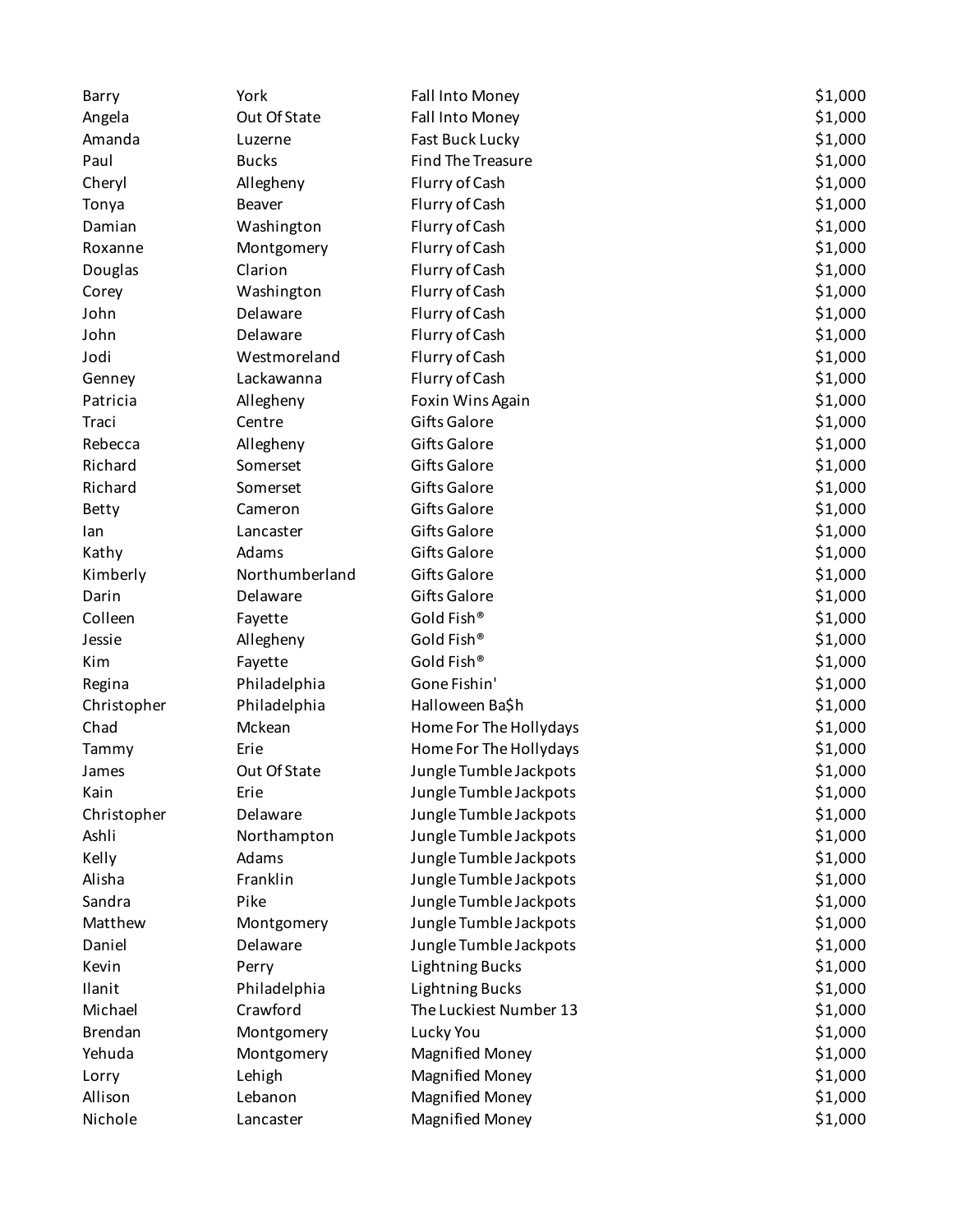| Jennifer | Carbon       | <b>Magnified Money</b>    | \$1,000 |
|----------|--------------|---------------------------|---------|
| Timothy  | Washington   | <b>Magnified Money</b>    | \$1,000 |
| Timothy  | Washington   | <b>Magnified Money</b>    | \$1,000 |
| James    | Philadelphia | <b>Magnified Money</b>    | \$1,000 |
| James    | Philadelphia | <b>Magnified Money</b>    | \$1,000 |
| Andrea   | Delaware     | <b>Magnified Money</b>    | \$1,000 |
| Ai       | Montgomery   | <b>Magnified Money</b>    | \$1,000 |
| Liz      | <b>Bucks</b> | Matching Through The Snow | \$1,000 |
| John     | Allegheny    | Matching Through The Snow | \$1,000 |
| Eric     | Allegheny    | Matching Through The Snow | \$1,000 |
| Jessica  | Luzerne      | Merry Multiplier          | \$1,000 |
| Jessica  | Luzerne      | Merry Multiplier          | \$1,000 |
| Diane    | Westmoreland | Money Bee                 | \$1,000 |
| Diane    | Westmoreland | Money Bee                 | \$1,000 |
| Jonette  | Philadelphia | Money Night Football      | \$1,000 |
| Herbert  | Out Of State | Monopoly™                 | \$1,000 |
| Jim      | Montgomery   | Monopoly™                 | \$1,000 |
| Emily    | Allegheny    | Monopoly™                 | \$1,000 |
| Mandi    | Westmoreland | Monopoly™                 | \$1,000 |
| Mandi    | Westmoreland | Monopoly™                 | \$1,000 |
| Colleen  | Fayette      | Monopoly™                 | \$1,000 |
| Matthew  | Carbon       | Monopoly™                 | \$1,000 |
| John     | Philadelphia | Monopoly™                 | \$1,000 |
| Amanda   | Montgomery   | Monopoly™                 | \$1,000 |
| Michael  | Columbia     | Neon Keno                 | \$1,000 |
| Robin    | Westmoreland | Neon Keno                 | \$1,000 |
| Sarah    | Somerset     | Neon Keno                 | \$1,000 |
| James    | Out Of State | Pennsylvania Cash Drop    | \$1,000 |
| Matthew  | Montgomery   | Pennsylvania Cash Drop    | \$1,000 |
| John     | Lebanon      | Pennsylvania Cash Drop    | \$1,000 |
| Robert   | Montgomery   | Pennsylvania Cash Drop    | \$1,000 |
| Michael  | <b>Berks</b> | Pennsylvania Cash Drop    | \$1,000 |
| Amanda   | Schuylkill   | Pennsylvania Cash Drop    | \$1,000 |
| Julie    | Snyder       | Pennsylvania Cash Drop    | \$1,000 |
| Tara     | Somerset     | Pennsylvania Cash Drop    | \$1,000 |
| Patricia | Blair        | Pennsylvania Payout       | \$1,000 |
| Curtis   | Beaver       | Pennsylvania Payout       | \$1,000 |
| Colleen  | <b>Bucks</b> | Pennsylvania Payout       | \$1,000 |
| Edward   | Allegheny    | Pennsylvania Payout       | \$1,000 |
| Edward   | Allegheny    | Pennsylvania Payout       | \$1,000 |
| Edward   | Allegheny    | Pennsylvania Payout       | \$1,000 |
| Edward   | Philadelphia | Pennsylvania Payout       | \$1,000 |
| Jovaughn | Allegheny    | Pennsylvania Payout       | \$1,000 |
| Melissa  | Allegheny    | Pennsylvania Payout       | \$1,000 |
| Sean     | Delaware     | Pennsylvania Payout       | \$1,000 |
| Sessily  | Franklin     | Pennsylvania Payout       | \$1,000 |
| Carlos   | Lehigh       | Pennsylvania VIP          | \$1,000 |
| Richard  | Erie         | Pennsylvania VIP          | \$1,000 |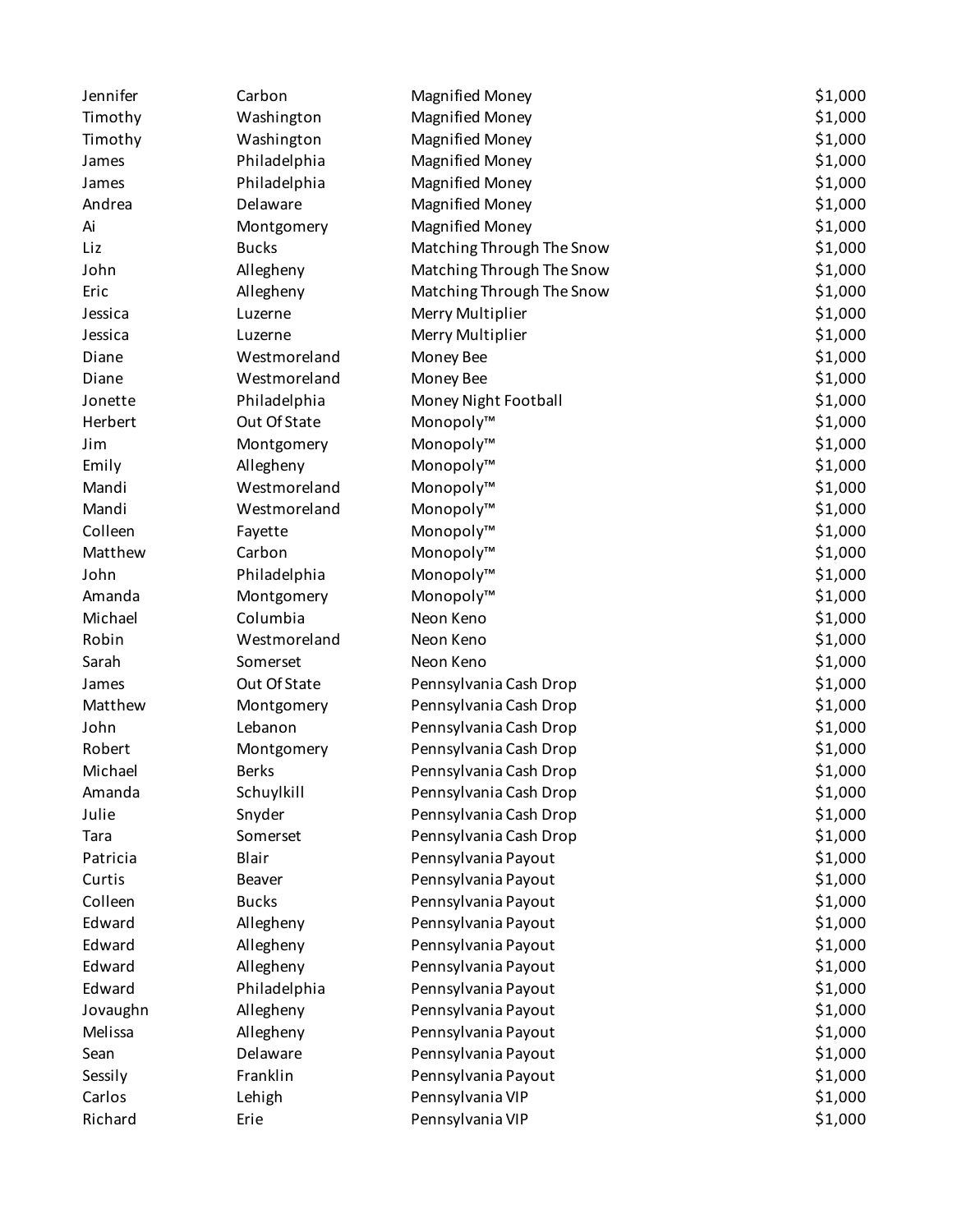| Givania        | Schuylkill    | Piggy Bank Payout            | \$1,000 |
|----------------|---------------|------------------------------|---------|
| Diane          | Allegheny     | Piggy Bank Payout            | \$1,000 |
| Diane          | Allegheny     | Piggy Bank Payout            | \$1,000 |
| Diane          | Allegheny     | Piggy Bank Payout            | \$1,000 |
| David          | Philadelphia  | Piggy Bank Payout            | \$1,000 |
| Maria          | Wayne         | Piggy Bank Payout            | \$1,000 |
| Alexandra      | Lehigh        | Red Hot 10s                  | \$1,000 |
| Patricia       | Luzerne       | Red Hot 10s                  | \$1,000 |
| Kimberly       | Cambria       | Red Hot 10s                  | \$1,000 |
| Laurie         | Allegheny     | Red Hot 10s                  | \$1,000 |
| Laurie         | Allegheny     | Red Hot 10s                  | \$1,000 |
| Laurie         | Allegheny     | Red Hot 10s                  | \$1,000 |
| Gail           | Philadelphia  | Red Hot 10s                  | \$1,000 |
| Charles        | Crawford      | Red Hot 10s                  | \$1,000 |
| Richard        | Blair         | Red Hot Keno                 | \$1,000 |
| Richard        | Blair         | Red Hot Keno                 | \$1,000 |
| Doug           | Fulton        | Red Hot Keno                 | \$1,000 |
| Eleanor        | <b>Bucks</b>  | Red Hot Keno                 | \$1,000 |
| Robert         | Pike          | Red Hot Keno                 | \$1,000 |
| Annmarie       | Schuylkill    | Red Hot Keno                 | \$1,000 |
| Eugene         | Luzerne       | Red Hot Keno                 | \$1,000 |
| Kevin          | Philadelphia  | <b>Foxin Wins</b>            | \$1,000 |
| James          | Allegheny     | Monster Wins                 | \$1,000 |
| Rebecca        | Allegheny     | (Halloween) Big Money Slingo | \$1,000 |
| Rebecca        | Cumberland    | (Halloween) Big Money Slingo | \$1,000 |
| Diane          | Allegheny     | (Halloween) Big Money Slingo | \$1,000 |
| Diane          | Allegheny     | (Halloween) Big Money Slingo | \$1,000 |
| Tonya          | <b>Beaver</b> | Snow Bank                    | \$1,000 |
| Margaret       | Delaware      | Snow Bank                    | \$1,000 |
| Donald         | Clinton       | Snow Bank                    | \$1,000 |
| Nagendrakumar  | Cumberland    | Snow Bank                    | \$1,000 |
| Nagendrakumar  | Cumberland    | Snow Bank                    | \$1,000 |
| Patsy          | Allegheny     | Snow Bank                    | \$1,000 |
| Barry          | Delaware      | Snow Bank                    | \$1,000 |
| Teresa         | Allegheny     | Snow Bank                    | \$1,000 |
| <b>Tarek</b>   | Northampton   | Snow Methe Money             | \$1,000 |
| Jeania         | Fayette       | Snow Methe Money             | \$1,000 |
| Miranda        | Union         | Snow Methe Money             | \$1,000 |
| Mary           | Lycoming      | Snow Methe Money             | \$1,000 |
| Jean           | Erie          | Snow Methe Money             | \$1,000 |
| <b>Brooke</b>  | Allegheny     | Snow Methe Money             | \$1,000 |
| Joyce          | Indiana       | Snow Methe Money             | \$1,000 |
| Joanne         | Lackawanna    | Snow Methe Money             | \$1,000 |
| <b>Barbara</b> | Montgomery    | Team USA                     | \$1,000 |
| Agnes          | Chester       | Team USA                     | \$1,000 |
| Debra          | Centre        | Unwrap the Cash              | \$1,000 |
| Benjamin       | Jefferson     | Unwrap the Cash              | \$1,000 |
| Amanda         | Schuylkill    | Unwrap the Cash              | \$1,000 |